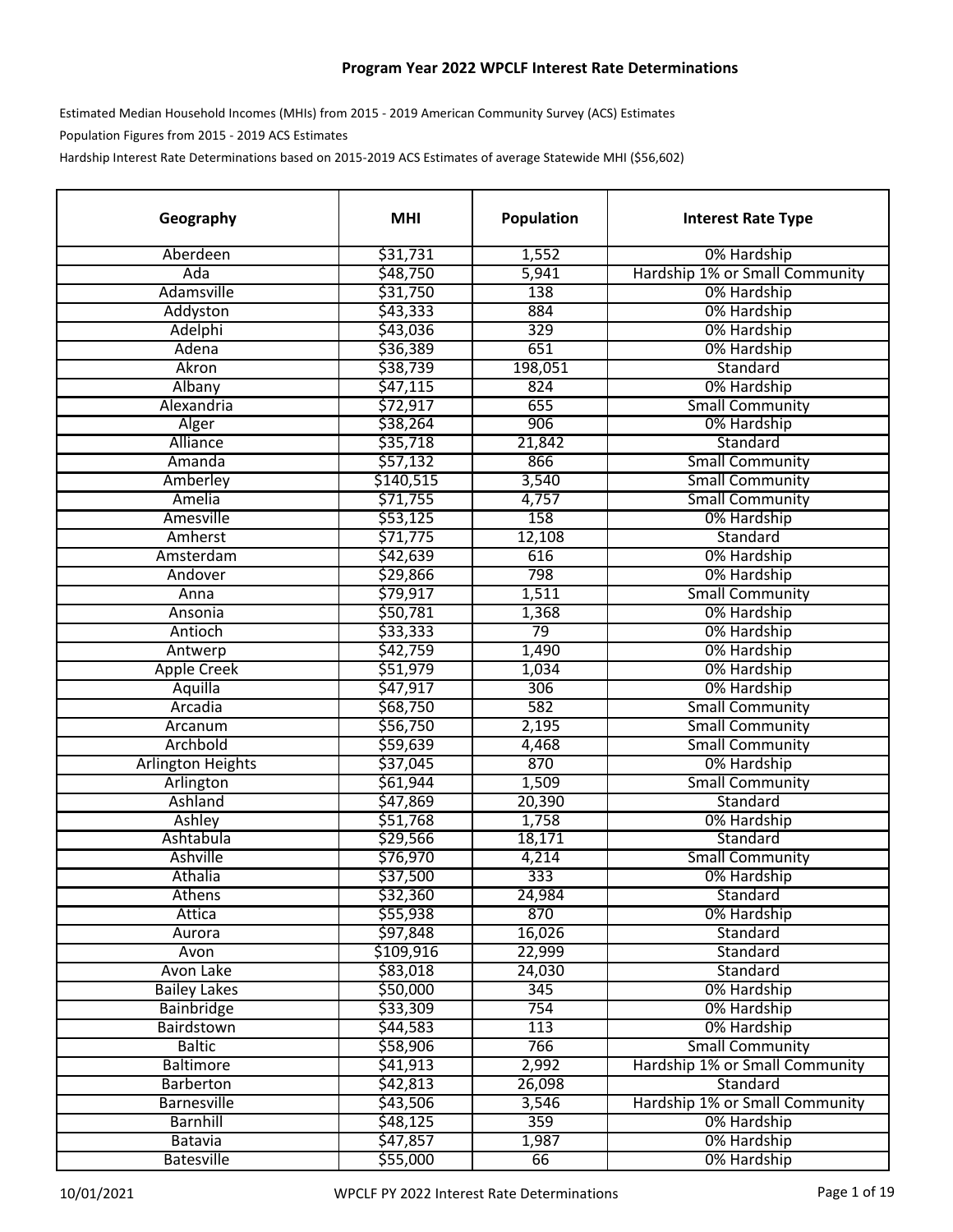| Geography                       | <b>MHI</b> | Population       | <b>Interest Rate Type</b>             |
|---------------------------------|------------|------------------|---------------------------------------|
| <b>Bay View</b>                 | \$54,844   | 798              | 0% Hardship                           |
| <b>Bay Village</b>              | \$103,582  | 15,325           | Standard                              |
| <b>Beach City</b>               | \$44,375   | 915              | 0% Hardship                           |
| Beachwood                       | \$89,190   | 11,663           | Standard                              |
| <b>Beallsville</b>              | \$34,306   | 408              | 0% Hardship                           |
| <b>Beaver</b>                   | \$31,731   | 556              | 0% Hardship                           |
| <b>Beavercreek</b>              | \$91,217   | 46,942           | Standard                              |
| Beaverdam                       | \$57,813   | 394              | <b>Small Community</b>                |
| <b>Bedford</b>                  | \$46,020   | 12,631           | Standard                              |
| <b>Bedford Heights</b>          | \$46,485   | 10,565           | Standard                              |
| <b>Bellaire</b>                 | \$30,257   | 4,097            | Hardship 1% or Small Community        |
| <b>Bellbrook</b>                | \$84,130   | 7,212            | <b>Small Community</b>                |
| <b>Belle Center</b>             | \$63,542   | 839              | <b>Small Community</b>                |
| <b>Belle Valley</b>             | \$36,932   | 226              | 0% Hardship                           |
| Bellefontaine                   | \$49,237   | 13,574           | Standard                              |
| <b>Bellevue</b>                 | \$54,464   | 7,937            | Hardship 1% or Small Community        |
| <b>Bellville</b>                | \$50,464   | 2,219            | 0% Hardship                           |
| <b>Belmont</b>                  | \$57,386   | 346              | <b>Small Community</b>                |
| <b>Belmore</b>                  | \$50,313   | 86               | 0% Hardship                           |
| <b>Beloit</b>                   | \$40,833   | 1,041            | 0% Hardship                           |
| <b>Belpre</b>                   | \$45,307   | 6,421            | Hardship 1% or Small Community        |
| Bentleyville                    | \$208,125  | 902              | <b>Small Community</b>                |
| <b>Benton Ridge</b>             | \$56,875   | 356              | <b>Small Community</b>                |
| <b>Berea</b>                    | \$59,511   | 18,788           | Standard                              |
| <b>Bergholz</b>                 | \$42,578   | 619              | 0% Hardship                           |
| <b>Berkey</b>                   | \$83,333   | 261              | <b>Small Community</b>                |
| <b>Berlin Heights</b>           | \$66,071   | 636              | <b>Small Community</b>                |
| <b>Bethel</b>                   | \$38,179   | 2,783            | Hardship 1% or Small Community        |
| Bethesda                        | \$45,652   | 1,149            | 0% Hardship                           |
| <b>Bettsville</b>               | \$52,583   | 687              | 0% Hardship                           |
| <b>Beverly</b>                  | \$39,148   | 1,496            | 0% Hardship                           |
| Bexley                          | \$109,036  | 13,786           | Standard                              |
| <b>Blakeslee</b>                | \$46,875   | 88               | 0% Hardship                           |
|                                 | \$39,932   | 4,263            | Hardship 1% or Small Community        |
| <b>Blanchester</b><br>Bloomdale | \$59,732   | 788              |                                       |
| Bloomingburg                    |            | 867              | <b>Small Community</b><br>0% Hardship |
|                                 | \$42,885   | 170              | <b>Small Community</b>                |
| Bloomingdale                    | \$63,750   |                  |                                       |
| Bloomville                      | \$47,443   | 1,064            | 0% Hardship<br>Standard               |
| <b>Blue Ash</b>                 | \$91,563   | 12,252           |                                       |
| <b>Bluffton</b>                 | \$74,318   | 4,122            | <b>Small Community</b>                |
| <b>Bolivar</b>                  | \$60,625   | 1,122            | <b>Small Community</b>                |
| <b>Boston Heights</b>           | \$120,250  | 1,071            | <b>Small Community</b>                |
| <b>Botkins</b>                  | \$55,500   | 1,124            | 0% Hardship                           |
| <b>Bowerston</b>                | \$26,250   | 456              | 0% Hardship                           |
| <b>Bowersville</b>              | \$41,250   | $\overline{350}$ | 0% Hardship                           |
| <b>Bowling Green</b>            | \$37,346   | 31,526           | Standard                              |
| <b>Bradford</b>                 | \$51,895   | 2,170            | 0% Hardship                           |
| <b>Bradner</b>                  | \$53,375   | 1,072            | 0% Hardship                           |
| Bratenahl                       | \$104,318  | 1,379            | <b>Small Community</b>                |
| <b>Brecksville</b>              | \$108,606  | 13,537           | Standard                              |
| <b>Bremen</b>                   | \$56,917   | 1,382            | <b>Small Community</b>                |
| <b>Brewster</b>                 | \$44,353   | 2,161            | 0% Hardship                           |
| <b>Brice</b>                    | \$58,750   | 80 <sup>2</sup>  | <b>Small Community</b>                |
| <b>Bridgeport</b>               | \$42,656   | 1,678            | 0% Hardship                           |
| <b>Broadview Heights</b>        | \$89,224   | 19,195           | Standard                              |
| <b>Brook Park</b>               | \$53,390   | 18,617           | Standard                              |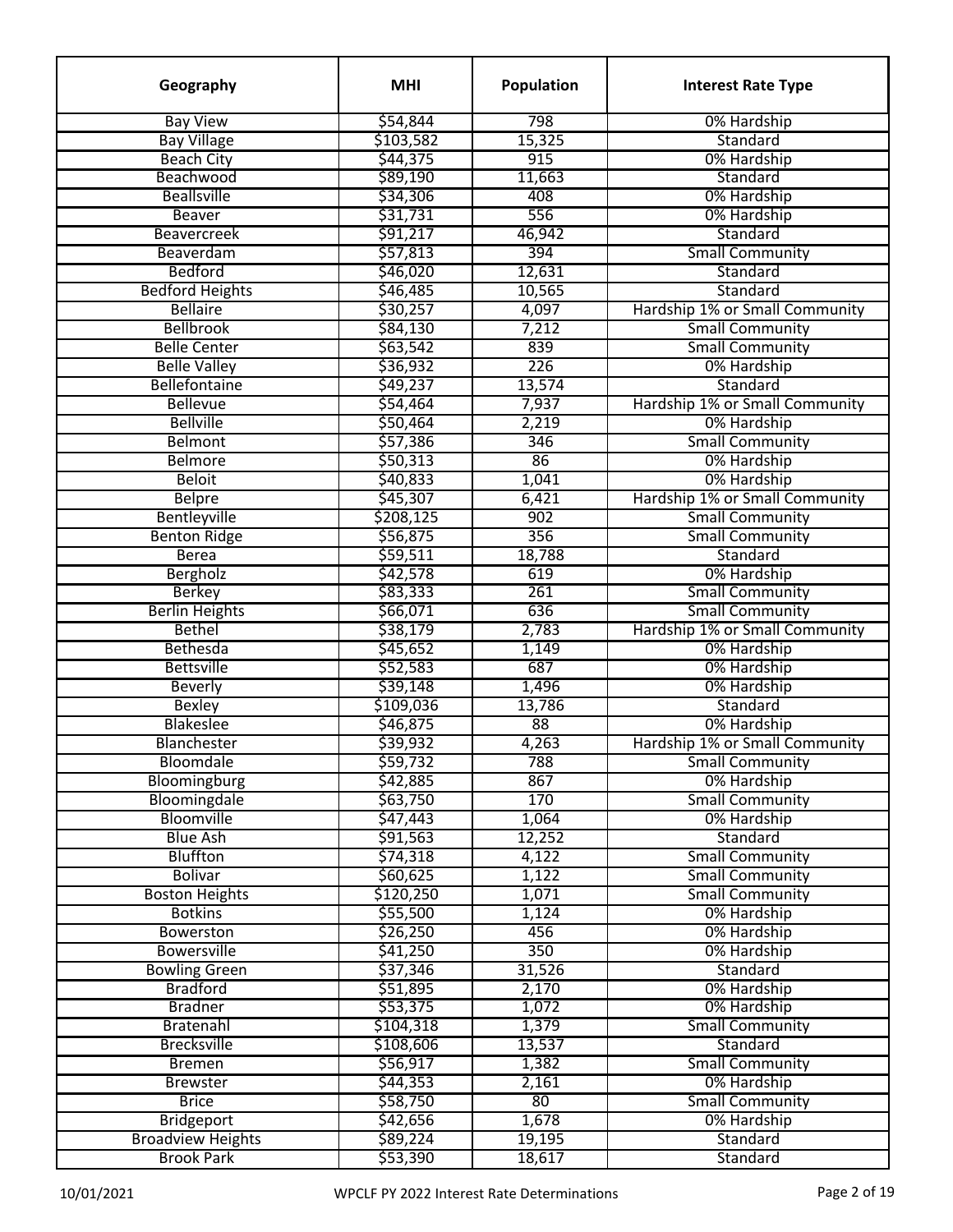| Geography               | <b>MHI</b> | Population | <b>Interest Rate Type</b>      |
|-------------------------|------------|------------|--------------------------------|
| Brooklyn                | \$48,552   | 10,773     | Standard                       |
| <b>Brooklyn Heights</b> | \$72,708   | 1,615      | <b>Small Community</b>         |
| <b>Brookside</b>        | \$53,080   | 795        | 0% Hardship                    |
| <b>Brookville</b>       | \$52,007   | 5,919      | Hardship 1% or Small Community |
| Broughton               | \$43,125   | 119        | 0% Hardship                    |
| <b>Brunswick</b>        | \$69,884   | 34,781     | Standard                       |
| <b>Bryan</b>            | \$42,670   | 8,251      | Hardship 1% or Small Community |
| <b>Buchtel</b>          | \$41,607   | 524        | 0% Hardship                    |
| <b>Buckeye Lake</b>     | \$43,545   | 2,805      | Hardship 1% or Small Community |
| <b>Buckland</b>         | \$52,159   | 321        | 0% Hardship                    |
| <b>Bucyrus</b>          | \$41,314   | 11,853     | Standard                       |
| <b>Burbank</b>          | \$58,333   | 267        | <b>Small Community</b>         |
| <b>Burgoon</b>          | \$80,625   | 223        | <b>Small Community</b>         |
| <b>Burkettsville</b>    | \$69,375   | 266        | <b>Small Community</b>         |
| <b>Burton</b>           | \$51,875   | 1,375      | 0% Hardship                    |
| <b>Butler</b>           | \$48,846   | 781        | 0% Hardship                    |
| <b>Butlerville</b>      | \$55,125   | 224        | 0% Hardship                    |
| <b>Byesville</b>        | \$33,077   | 2,183      | 0% Hardship                    |
| Cadiz                   | \$49,074   | 3,165      | Hardship 1% or Small Community |
| Cairo                   | \$51,538   | 512        | 0% Hardship                    |
| Caldwell                | \$34,625   | 2,334      | 0% Hardship                    |
| Caledonia               | \$53,333   | 749        | 0% Hardship                    |
| Cambridge               | \$33,011   | 10,360     | Standard                       |
| Camden                  | \$38,000   | 1,858      | 0% Hardship                    |
| Campbell                | \$31,702   | 7,889      | Hardship 1% or Small Community |
| <b>Canal Fulton</b>     | \$60,292   | 5,409      | <b>Small Community</b>         |
| <b>Canal Winchester</b> | \$95,647   | 8,611      | <b>Small Community</b>         |
| Canfield                | \$81,637   | 7,277      | <b>Small Community</b>         |
| Canton                  | \$32,287   | 71,243     | Standard                       |
| Cardington              | \$34,394   | 1,923      | 0% Hardship                    |
|                         | \$48,264   | 3,507      | Hardship 1% or Small Community |
| Carey<br>Carlisle       | \$62,831   | 5,406      | <b>Small Community</b>         |
| Carroll                 |            | 505        | 0% Hardship                    |
|                         | \$54,306   |            | Hardship 1% or Small Community |
| Carrollton              | \$54,559   | 3,139      |                                |
| Casstown                | \$45,833   | 223        | 0% Hardship                    |
| Castalia                | \$66,985   | 953        | <b>Small Community</b>         |
| Castine                 | \$36,648   | 270        | 0% Hardship                    |
| Catawba                 | \$48,333   | 242        | 0% Hardship                    |
| Cecil                   | \$56,250   | 126        | 0% Hardship                    |
| Cedarville              | \$45,417   | 4,075      | Hardship 1% or Small Community |
| Celina                  | \$47,776   | 10,386     | Standard                       |
| Centerburg              | \$42,500   | 1,716      | 0% Hardship                    |
| Centerville (Thurman)   | \$47,500   | 67         | 0% Hardship                    |
| Centerville             | \$73,904   | 23,796     | Standard                       |
| <b>Chagrin Falls</b>    | \$101,691  | 4,032      | <b>Small Community</b>         |
| Chardon                 | \$65,262   | 5,167      | <b>Small Community</b>         |
| Chatfield               | \$48,281   | 294        | 0% Hardship                    |
| Chauncey                | \$29,677   | 1,056      | 0% Hardship                    |
| Chesapeake              | \$42,734   | 875        | 0% Hardship                    |
| Cheshire                | \$42,969   | 177        | 0% Hardship                    |
| Chesterhill             | \$45,500   | 399        | 0% Hardship                    |
| Chesterville            | \$46,563   | 219        | 0% Hardship                    |
| Cheviot                 | \$50,094   | 8,254      | Hardship 1% or Small Community |
| Chickasaw               | \$52,292   | 336        | 0% Hardship                    |
| Chillicothe             | \$44,323   | 21,719     | Standard                       |
| Chilo                   | \$63,125   | 96         | <b>Small Community</b>         |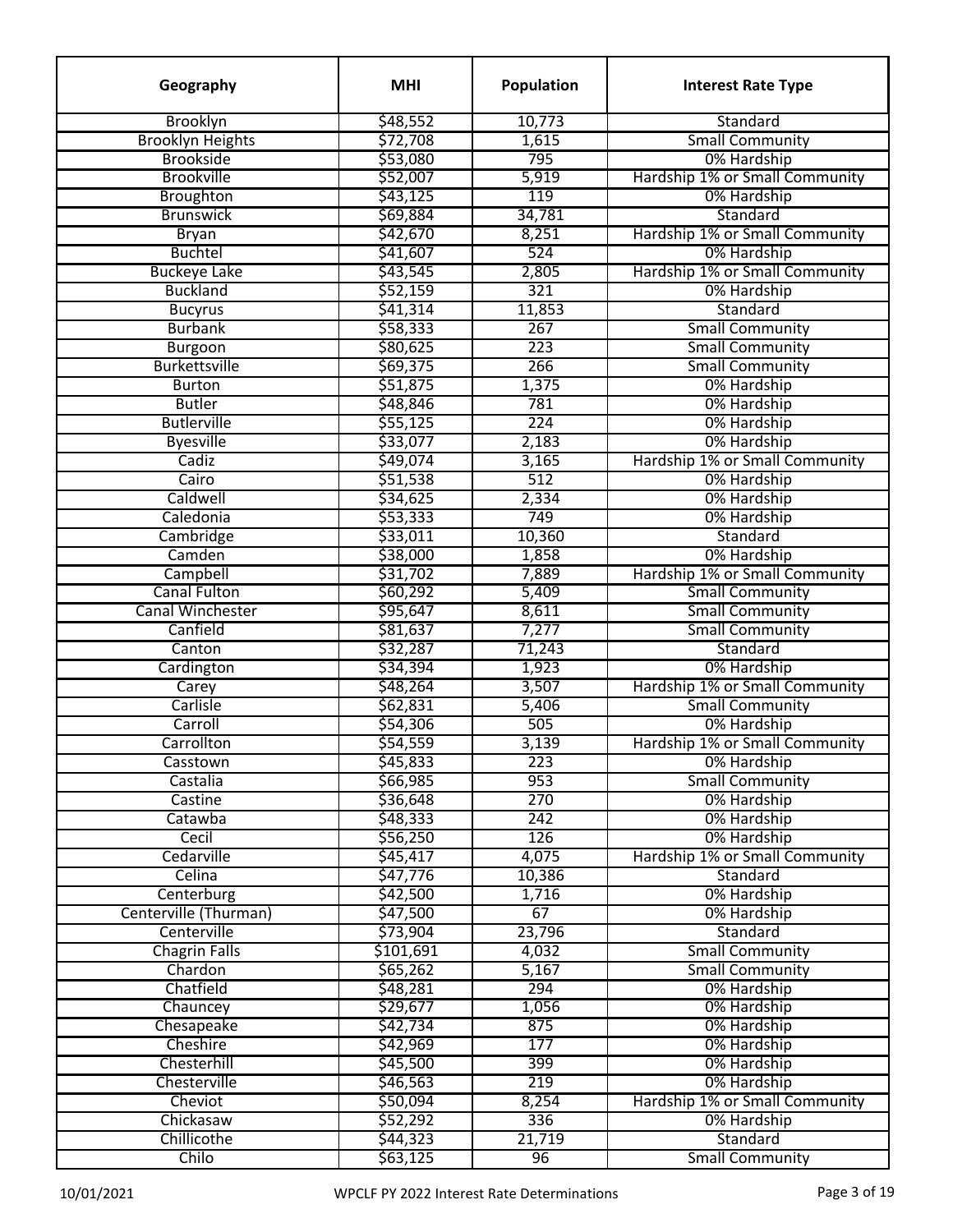| Chippewa Lake<br>\$58,250<br>795<br><b>Small Community</b><br>\$61,389<br>425<br>Christiansburg<br><b>Small Community</b><br>Cincinnati<br>\$40,640<br>301,394<br>Standard<br>Circleville<br>\$42,103<br>13,928<br>Standard<br>439<br>\$50,000<br>0% Hardship<br>Clarington<br>426<br>\$24,500<br>Clarksburg<br>0% Hardship<br>Clarksville<br>\$46,875<br>608<br>0% Hardship<br>294<br>\$53,750<br><b>Clay Center</b><br>0% Hardship<br>\$74,437<br>13,205<br>Clayton<br>Standard<br>Cleveland<br>\$30,907<br>385,282<br>Standard<br><b>Cleveland Heights</b><br>Standard<br>\$57,768<br>44,571<br>Cleves<br>3,359<br><b>Small Community</b><br>\$73,250<br>Clifton<br>\$56,250<br>116<br>0% Hardship<br>1,265<br>Clinton<br>\$64,881<br><b>Small Community</b><br>175<br>Cloverdale<br>\$69,250<br><b>Small Community</b><br>6,207<br>Clyde<br>\$53,489<br>Hardship 1% or Small Community<br><b>Coal Grove</b><br>\$43,622<br>1,913<br>0% Hardship<br>\$30,375<br>395<br>Coalton<br>0% Hardship<br>\$59,719<br>4,366<br>Coldwater<br><b>Small Community</b><br>\$36,250<br>339<br><b>College Corner</b><br>0% Hardship<br>\$44,107<br>6,247<br>Hardship 1% or Small Community<br>Columbiana<br>\$53,745<br>878,553<br>Columbus<br>Standard<br><b>Columbus Grove</b><br>\$54,353<br>2,179<br>0% Hardship<br><b>Commercial Point</b><br>\$86,058<br>2,002<br><b>Small Community</b><br>Conesville<br>\$45,000<br>0% Hardship<br>341<br>\$30,000<br>202<br>0% Hardship<br>Congress<br>\$45,034<br>Standard<br>Conneaut<br>12,613<br>Continental<br>\$45,208<br>1,131<br>0% Hardship<br>Convoy<br>\$57,303<br>1,177<br><b>Small Community</b><br>Coolville<br>\$50,972<br>647<br>0% Hardship<br>385<br>\$33,375<br>0% Hardship<br>Corning<br>\$62,260<br><b>Small Community</b><br>Cortland<br>6,836<br>\$69,875<br>527<br><b>Small Community</b><br>Corwin<br>\$42,767<br>11,063<br>Coshocton<br>Standard<br>Covington<br>\$50,842<br>2,671<br>Hardship 1% or Small Community<br><b>Craig Beach</b><br>1,488<br>0% Hardship<br>\$48,750<br>Hardship 1% or Small Community<br>Crestline<br>\$40,321<br>4,448<br><b>Small Community</b><br>Creston<br>\$61,528<br>2,009<br>0% Hardship<br>Cridersville<br>\$46,848<br>1,966<br>Crooksville<br>Hardship 1% or Small Community<br>\$30,463<br>2,556<br><b>Crown City</b><br>\$37,917<br>446<br>0% Hardship<br>339<br>Cumberland<br>\$55,000<br>0% Hardship<br>\$60,000<br>249<br><b>Small Community</b><br>Custar<br>Cuyahoga Falls<br>\$57,101<br>49,192<br>Standard<br>Cuyahoga Heights<br>\$63,542<br>677<br><b>Small Community</b><br>568<br>\$49,911<br>Cygnet<br>0% Hardship<br>Dalton<br>\$53,393<br>1,637<br>0% Hardship<br>Danville<br>0% Hardship<br>\$49,688<br>1,112<br>Darbyville<br>175<br>0% Hardship<br>\$40,536<br>140,569<br>\$32,540<br>Standard<br>Dayton<br>De Graff<br>0% Hardship<br>\$50,272<br>1,265<br>Deer Park<br>564,915<br><b>Small Community</b><br>5,599<br>Deersville<br>38<br>0% Hardship<br>\$56,250<br>Defiance<br>16,990<br>\$49,628<br>Standard<br>Standard<br>Delaware<br>\$69,087<br>40,568<br>334<br>0% Hardship | Geography | <b>MHI</b> | <b>Population</b> | <b>Interest Rate Type</b> |
|-----------------------------------------------------------------------------------------------------------------------------------------------------------------------------------------------------------------------------------------------------------------------------------------------------------------------------------------------------------------------------------------------------------------------------------------------------------------------------------------------------------------------------------------------------------------------------------------------------------------------------------------------------------------------------------------------------------------------------------------------------------------------------------------------------------------------------------------------------------------------------------------------------------------------------------------------------------------------------------------------------------------------------------------------------------------------------------------------------------------------------------------------------------------------------------------------------------------------------------------------------------------------------------------------------------------------------------------------------------------------------------------------------------------------------------------------------------------------------------------------------------------------------------------------------------------------------------------------------------------------------------------------------------------------------------------------------------------------------------------------------------------------------------------------------------------------------------------------------------------------------------------------------------------------------------------------------------------------------------------------------------------------------------------------------------------------------------------------------------------------------------------------------------------------------------------------------------------------------------------------------------------------------------------------------------------------------------------------------------------------------------------------------------------------------------------------------------------------------------------------------------------------------------------------------------------------------------------------------------------------------------------------------------------------------------------------------------------------------------------------------------------------------------------------------------------------------------------------------------------------------------------------------------------------------------------------------------------------------------------------------------------------------------------------------------------------------------------------------|-----------|------------|-------------------|---------------------------|
|                                                                                                                                                                                                                                                                                                                                                                                                                                                                                                                                                                                                                                                                                                                                                                                                                                                                                                                                                                                                                                                                                                                                                                                                                                                                                                                                                                                                                                                                                                                                                                                                                                                                                                                                                                                                                                                                                                                                                                                                                                                                                                                                                                                                                                                                                                                                                                                                                                                                                                                                                                                                                                                                                                                                                                                                                                                                                                                                                                                                                                                                                                     |           |            |                   |                           |
|                                                                                                                                                                                                                                                                                                                                                                                                                                                                                                                                                                                                                                                                                                                                                                                                                                                                                                                                                                                                                                                                                                                                                                                                                                                                                                                                                                                                                                                                                                                                                                                                                                                                                                                                                                                                                                                                                                                                                                                                                                                                                                                                                                                                                                                                                                                                                                                                                                                                                                                                                                                                                                                                                                                                                                                                                                                                                                                                                                                                                                                                                                     |           |            |                   |                           |
|                                                                                                                                                                                                                                                                                                                                                                                                                                                                                                                                                                                                                                                                                                                                                                                                                                                                                                                                                                                                                                                                                                                                                                                                                                                                                                                                                                                                                                                                                                                                                                                                                                                                                                                                                                                                                                                                                                                                                                                                                                                                                                                                                                                                                                                                                                                                                                                                                                                                                                                                                                                                                                                                                                                                                                                                                                                                                                                                                                                                                                                                                                     |           |            |                   |                           |
|                                                                                                                                                                                                                                                                                                                                                                                                                                                                                                                                                                                                                                                                                                                                                                                                                                                                                                                                                                                                                                                                                                                                                                                                                                                                                                                                                                                                                                                                                                                                                                                                                                                                                                                                                                                                                                                                                                                                                                                                                                                                                                                                                                                                                                                                                                                                                                                                                                                                                                                                                                                                                                                                                                                                                                                                                                                                                                                                                                                                                                                                                                     |           |            |                   |                           |
|                                                                                                                                                                                                                                                                                                                                                                                                                                                                                                                                                                                                                                                                                                                                                                                                                                                                                                                                                                                                                                                                                                                                                                                                                                                                                                                                                                                                                                                                                                                                                                                                                                                                                                                                                                                                                                                                                                                                                                                                                                                                                                                                                                                                                                                                                                                                                                                                                                                                                                                                                                                                                                                                                                                                                                                                                                                                                                                                                                                                                                                                                                     |           |            |                   |                           |
|                                                                                                                                                                                                                                                                                                                                                                                                                                                                                                                                                                                                                                                                                                                                                                                                                                                                                                                                                                                                                                                                                                                                                                                                                                                                                                                                                                                                                                                                                                                                                                                                                                                                                                                                                                                                                                                                                                                                                                                                                                                                                                                                                                                                                                                                                                                                                                                                                                                                                                                                                                                                                                                                                                                                                                                                                                                                                                                                                                                                                                                                                                     |           |            |                   |                           |
|                                                                                                                                                                                                                                                                                                                                                                                                                                                                                                                                                                                                                                                                                                                                                                                                                                                                                                                                                                                                                                                                                                                                                                                                                                                                                                                                                                                                                                                                                                                                                                                                                                                                                                                                                                                                                                                                                                                                                                                                                                                                                                                                                                                                                                                                                                                                                                                                                                                                                                                                                                                                                                                                                                                                                                                                                                                                                                                                                                                                                                                                                                     |           |            |                   |                           |
|                                                                                                                                                                                                                                                                                                                                                                                                                                                                                                                                                                                                                                                                                                                                                                                                                                                                                                                                                                                                                                                                                                                                                                                                                                                                                                                                                                                                                                                                                                                                                                                                                                                                                                                                                                                                                                                                                                                                                                                                                                                                                                                                                                                                                                                                                                                                                                                                                                                                                                                                                                                                                                                                                                                                                                                                                                                                                                                                                                                                                                                                                                     |           |            |                   |                           |
|                                                                                                                                                                                                                                                                                                                                                                                                                                                                                                                                                                                                                                                                                                                                                                                                                                                                                                                                                                                                                                                                                                                                                                                                                                                                                                                                                                                                                                                                                                                                                                                                                                                                                                                                                                                                                                                                                                                                                                                                                                                                                                                                                                                                                                                                                                                                                                                                                                                                                                                                                                                                                                                                                                                                                                                                                                                                                                                                                                                                                                                                                                     |           |            |                   |                           |
|                                                                                                                                                                                                                                                                                                                                                                                                                                                                                                                                                                                                                                                                                                                                                                                                                                                                                                                                                                                                                                                                                                                                                                                                                                                                                                                                                                                                                                                                                                                                                                                                                                                                                                                                                                                                                                                                                                                                                                                                                                                                                                                                                                                                                                                                                                                                                                                                                                                                                                                                                                                                                                                                                                                                                                                                                                                                                                                                                                                                                                                                                                     |           |            |                   |                           |
|                                                                                                                                                                                                                                                                                                                                                                                                                                                                                                                                                                                                                                                                                                                                                                                                                                                                                                                                                                                                                                                                                                                                                                                                                                                                                                                                                                                                                                                                                                                                                                                                                                                                                                                                                                                                                                                                                                                                                                                                                                                                                                                                                                                                                                                                                                                                                                                                                                                                                                                                                                                                                                                                                                                                                                                                                                                                                                                                                                                                                                                                                                     |           |            |                   |                           |
|                                                                                                                                                                                                                                                                                                                                                                                                                                                                                                                                                                                                                                                                                                                                                                                                                                                                                                                                                                                                                                                                                                                                                                                                                                                                                                                                                                                                                                                                                                                                                                                                                                                                                                                                                                                                                                                                                                                                                                                                                                                                                                                                                                                                                                                                                                                                                                                                                                                                                                                                                                                                                                                                                                                                                                                                                                                                                                                                                                                                                                                                                                     |           |            |                   |                           |
|                                                                                                                                                                                                                                                                                                                                                                                                                                                                                                                                                                                                                                                                                                                                                                                                                                                                                                                                                                                                                                                                                                                                                                                                                                                                                                                                                                                                                                                                                                                                                                                                                                                                                                                                                                                                                                                                                                                                                                                                                                                                                                                                                                                                                                                                                                                                                                                                                                                                                                                                                                                                                                                                                                                                                                                                                                                                                                                                                                                                                                                                                                     |           |            |                   |                           |
|                                                                                                                                                                                                                                                                                                                                                                                                                                                                                                                                                                                                                                                                                                                                                                                                                                                                                                                                                                                                                                                                                                                                                                                                                                                                                                                                                                                                                                                                                                                                                                                                                                                                                                                                                                                                                                                                                                                                                                                                                                                                                                                                                                                                                                                                                                                                                                                                                                                                                                                                                                                                                                                                                                                                                                                                                                                                                                                                                                                                                                                                                                     |           |            |                   |                           |
|                                                                                                                                                                                                                                                                                                                                                                                                                                                                                                                                                                                                                                                                                                                                                                                                                                                                                                                                                                                                                                                                                                                                                                                                                                                                                                                                                                                                                                                                                                                                                                                                                                                                                                                                                                                                                                                                                                                                                                                                                                                                                                                                                                                                                                                                                                                                                                                                                                                                                                                                                                                                                                                                                                                                                                                                                                                                                                                                                                                                                                                                                                     |           |            |                   |                           |
|                                                                                                                                                                                                                                                                                                                                                                                                                                                                                                                                                                                                                                                                                                                                                                                                                                                                                                                                                                                                                                                                                                                                                                                                                                                                                                                                                                                                                                                                                                                                                                                                                                                                                                                                                                                                                                                                                                                                                                                                                                                                                                                                                                                                                                                                                                                                                                                                                                                                                                                                                                                                                                                                                                                                                                                                                                                                                                                                                                                                                                                                                                     |           |            |                   |                           |
|                                                                                                                                                                                                                                                                                                                                                                                                                                                                                                                                                                                                                                                                                                                                                                                                                                                                                                                                                                                                                                                                                                                                                                                                                                                                                                                                                                                                                                                                                                                                                                                                                                                                                                                                                                                                                                                                                                                                                                                                                                                                                                                                                                                                                                                                                                                                                                                                                                                                                                                                                                                                                                                                                                                                                                                                                                                                                                                                                                                                                                                                                                     |           |            |                   |                           |
|                                                                                                                                                                                                                                                                                                                                                                                                                                                                                                                                                                                                                                                                                                                                                                                                                                                                                                                                                                                                                                                                                                                                                                                                                                                                                                                                                                                                                                                                                                                                                                                                                                                                                                                                                                                                                                                                                                                                                                                                                                                                                                                                                                                                                                                                                                                                                                                                                                                                                                                                                                                                                                                                                                                                                                                                                                                                                                                                                                                                                                                                                                     |           |            |                   |                           |
|                                                                                                                                                                                                                                                                                                                                                                                                                                                                                                                                                                                                                                                                                                                                                                                                                                                                                                                                                                                                                                                                                                                                                                                                                                                                                                                                                                                                                                                                                                                                                                                                                                                                                                                                                                                                                                                                                                                                                                                                                                                                                                                                                                                                                                                                                                                                                                                                                                                                                                                                                                                                                                                                                                                                                                                                                                                                                                                                                                                                                                                                                                     |           |            |                   |                           |
|                                                                                                                                                                                                                                                                                                                                                                                                                                                                                                                                                                                                                                                                                                                                                                                                                                                                                                                                                                                                                                                                                                                                                                                                                                                                                                                                                                                                                                                                                                                                                                                                                                                                                                                                                                                                                                                                                                                                                                                                                                                                                                                                                                                                                                                                                                                                                                                                                                                                                                                                                                                                                                                                                                                                                                                                                                                                                                                                                                                                                                                                                                     |           |            |                   |                           |
|                                                                                                                                                                                                                                                                                                                                                                                                                                                                                                                                                                                                                                                                                                                                                                                                                                                                                                                                                                                                                                                                                                                                                                                                                                                                                                                                                                                                                                                                                                                                                                                                                                                                                                                                                                                                                                                                                                                                                                                                                                                                                                                                                                                                                                                                                                                                                                                                                                                                                                                                                                                                                                                                                                                                                                                                                                                                                                                                                                                                                                                                                                     |           |            |                   |                           |
|                                                                                                                                                                                                                                                                                                                                                                                                                                                                                                                                                                                                                                                                                                                                                                                                                                                                                                                                                                                                                                                                                                                                                                                                                                                                                                                                                                                                                                                                                                                                                                                                                                                                                                                                                                                                                                                                                                                                                                                                                                                                                                                                                                                                                                                                                                                                                                                                                                                                                                                                                                                                                                                                                                                                                                                                                                                                                                                                                                                                                                                                                                     |           |            |                   |                           |
|                                                                                                                                                                                                                                                                                                                                                                                                                                                                                                                                                                                                                                                                                                                                                                                                                                                                                                                                                                                                                                                                                                                                                                                                                                                                                                                                                                                                                                                                                                                                                                                                                                                                                                                                                                                                                                                                                                                                                                                                                                                                                                                                                                                                                                                                                                                                                                                                                                                                                                                                                                                                                                                                                                                                                                                                                                                                                                                                                                                                                                                                                                     |           |            |                   |                           |
|                                                                                                                                                                                                                                                                                                                                                                                                                                                                                                                                                                                                                                                                                                                                                                                                                                                                                                                                                                                                                                                                                                                                                                                                                                                                                                                                                                                                                                                                                                                                                                                                                                                                                                                                                                                                                                                                                                                                                                                                                                                                                                                                                                                                                                                                                                                                                                                                                                                                                                                                                                                                                                                                                                                                                                                                                                                                                                                                                                                                                                                                                                     |           |            |                   |                           |
|                                                                                                                                                                                                                                                                                                                                                                                                                                                                                                                                                                                                                                                                                                                                                                                                                                                                                                                                                                                                                                                                                                                                                                                                                                                                                                                                                                                                                                                                                                                                                                                                                                                                                                                                                                                                                                                                                                                                                                                                                                                                                                                                                                                                                                                                                                                                                                                                                                                                                                                                                                                                                                                                                                                                                                                                                                                                                                                                                                                                                                                                                                     |           |            |                   |                           |
|                                                                                                                                                                                                                                                                                                                                                                                                                                                                                                                                                                                                                                                                                                                                                                                                                                                                                                                                                                                                                                                                                                                                                                                                                                                                                                                                                                                                                                                                                                                                                                                                                                                                                                                                                                                                                                                                                                                                                                                                                                                                                                                                                                                                                                                                                                                                                                                                                                                                                                                                                                                                                                                                                                                                                                                                                                                                                                                                                                                                                                                                                                     |           |            |                   |                           |
|                                                                                                                                                                                                                                                                                                                                                                                                                                                                                                                                                                                                                                                                                                                                                                                                                                                                                                                                                                                                                                                                                                                                                                                                                                                                                                                                                                                                                                                                                                                                                                                                                                                                                                                                                                                                                                                                                                                                                                                                                                                                                                                                                                                                                                                                                                                                                                                                                                                                                                                                                                                                                                                                                                                                                                                                                                                                                                                                                                                                                                                                                                     |           |            |                   |                           |
|                                                                                                                                                                                                                                                                                                                                                                                                                                                                                                                                                                                                                                                                                                                                                                                                                                                                                                                                                                                                                                                                                                                                                                                                                                                                                                                                                                                                                                                                                                                                                                                                                                                                                                                                                                                                                                                                                                                                                                                                                                                                                                                                                                                                                                                                                                                                                                                                                                                                                                                                                                                                                                                                                                                                                                                                                                                                                                                                                                                                                                                                                                     |           |            |                   |                           |
|                                                                                                                                                                                                                                                                                                                                                                                                                                                                                                                                                                                                                                                                                                                                                                                                                                                                                                                                                                                                                                                                                                                                                                                                                                                                                                                                                                                                                                                                                                                                                                                                                                                                                                                                                                                                                                                                                                                                                                                                                                                                                                                                                                                                                                                                                                                                                                                                                                                                                                                                                                                                                                                                                                                                                                                                                                                                                                                                                                                                                                                                                                     |           |            |                   |                           |
|                                                                                                                                                                                                                                                                                                                                                                                                                                                                                                                                                                                                                                                                                                                                                                                                                                                                                                                                                                                                                                                                                                                                                                                                                                                                                                                                                                                                                                                                                                                                                                                                                                                                                                                                                                                                                                                                                                                                                                                                                                                                                                                                                                                                                                                                                                                                                                                                                                                                                                                                                                                                                                                                                                                                                                                                                                                                                                                                                                                                                                                                                                     |           |            |                   |                           |
|                                                                                                                                                                                                                                                                                                                                                                                                                                                                                                                                                                                                                                                                                                                                                                                                                                                                                                                                                                                                                                                                                                                                                                                                                                                                                                                                                                                                                                                                                                                                                                                                                                                                                                                                                                                                                                                                                                                                                                                                                                                                                                                                                                                                                                                                                                                                                                                                                                                                                                                                                                                                                                                                                                                                                                                                                                                                                                                                                                                                                                                                                                     |           |            |                   |                           |
|                                                                                                                                                                                                                                                                                                                                                                                                                                                                                                                                                                                                                                                                                                                                                                                                                                                                                                                                                                                                                                                                                                                                                                                                                                                                                                                                                                                                                                                                                                                                                                                                                                                                                                                                                                                                                                                                                                                                                                                                                                                                                                                                                                                                                                                                                                                                                                                                                                                                                                                                                                                                                                                                                                                                                                                                                                                                                                                                                                                                                                                                                                     |           |            |                   |                           |
|                                                                                                                                                                                                                                                                                                                                                                                                                                                                                                                                                                                                                                                                                                                                                                                                                                                                                                                                                                                                                                                                                                                                                                                                                                                                                                                                                                                                                                                                                                                                                                                                                                                                                                                                                                                                                                                                                                                                                                                                                                                                                                                                                                                                                                                                                                                                                                                                                                                                                                                                                                                                                                                                                                                                                                                                                                                                                                                                                                                                                                                                                                     |           |            |                   |                           |
|                                                                                                                                                                                                                                                                                                                                                                                                                                                                                                                                                                                                                                                                                                                                                                                                                                                                                                                                                                                                                                                                                                                                                                                                                                                                                                                                                                                                                                                                                                                                                                                                                                                                                                                                                                                                                                                                                                                                                                                                                                                                                                                                                                                                                                                                                                                                                                                                                                                                                                                                                                                                                                                                                                                                                                                                                                                                                                                                                                                                                                                                                                     |           |            |                   |                           |
|                                                                                                                                                                                                                                                                                                                                                                                                                                                                                                                                                                                                                                                                                                                                                                                                                                                                                                                                                                                                                                                                                                                                                                                                                                                                                                                                                                                                                                                                                                                                                                                                                                                                                                                                                                                                                                                                                                                                                                                                                                                                                                                                                                                                                                                                                                                                                                                                                                                                                                                                                                                                                                                                                                                                                                                                                                                                                                                                                                                                                                                                                                     |           |            |                   |                           |
|                                                                                                                                                                                                                                                                                                                                                                                                                                                                                                                                                                                                                                                                                                                                                                                                                                                                                                                                                                                                                                                                                                                                                                                                                                                                                                                                                                                                                                                                                                                                                                                                                                                                                                                                                                                                                                                                                                                                                                                                                                                                                                                                                                                                                                                                                                                                                                                                                                                                                                                                                                                                                                                                                                                                                                                                                                                                                                                                                                                                                                                                                                     |           |            |                   |                           |
|                                                                                                                                                                                                                                                                                                                                                                                                                                                                                                                                                                                                                                                                                                                                                                                                                                                                                                                                                                                                                                                                                                                                                                                                                                                                                                                                                                                                                                                                                                                                                                                                                                                                                                                                                                                                                                                                                                                                                                                                                                                                                                                                                                                                                                                                                                                                                                                                                                                                                                                                                                                                                                                                                                                                                                                                                                                                                                                                                                                                                                                                                                     |           |            |                   |                           |
|                                                                                                                                                                                                                                                                                                                                                                                                                                                                                                                                                                                                                                                                                                                                                                                                                                                                                                                                                                                                                                                                                                                                                                                                                                                                                                                                                                                                                                                                                                                                                                                                                                                                                                                                                                                                                                                                                                                                                                                                                                                                                                                                                                                                                                                                                                                                                                                                                                                                                                                                                                                                                                                                                                                                                                                                                                                                                                                                                                                                                                                                                                     |           |            |                   |                           |
|                                                                                                                                                                                                                                                                                                                                                                                                                                                                                                                                                                                                                                                                                                                                                                                                                                                                                                                                                                                                                                                                                                                                                                                                                                                                                                                                                                                                                                                                                                                                                                                                                                                                                                                                                                                                                                                                                                                                                                                                                                                                                                                                                                                                                                                                                                                                                                                                                                                                                                                                                                                                                                                                                                                                                                                                                                                                                                                                                                                                                                                                                                     |           |            |                   |                           |
|                                                                                                                                                                                                                                                                                                                                                                                                                                                                                                                                                                                                                                                                                                                                                                                                                                                                                                                                                                                                                                                                                                                                                                                                                                                                                                                                                                                                                                                                                                                                                                                                                                                                                                                                                                                                                                                                                                                                                                                                                                                                                                                                                                                                                                                                                                                                                                                                                                                                                                                                                                                                                                                                                                                                                                                                                                                                                                                                                                                                                                                                                                     |           |            |                   |                           |
|                                                                                                                                                                                                                                                                                                                                                                                                                                                                                                                                                                                                                                                                                                                                                                                                                                                                                                                                                                                                                                                                                                                                                                                                                                                                                                                                                                                                                                                                                                                                                                                                                                                                                                                                                                                                                                                                                                                                                                                                                                                                                                                                                                                                                                                                                                                                                                                                                                                                                                                                                                                                                                                                                                                                                                                                                                                                                                                                                                                                                                                                                                     |           |            |                   |                           |
|                                                                                                                                                                                                                                                                                                                                                                                                                                                                                                                                                                                                                                                                                                                                                                                                                                                                                                                                                                                                                                                                                                                                                                                                                                                                                                                                                                                                                                                                                                                                                                                                                                                                                                                                                                                                                                                                                                                                                                                                                                                                                                                                                                                                                                                                                                                                                                                                                                                                                                                                                                                                                                                                                                                                                                                                                                                                                                                                                                                                                                                                                                     |           |            |                   |                           |
|                                                                                                                                                                                                                                                                                                                                                                                                                                                                                                                                                                                                                                                                                                                                                                                                                                                                                                                                                                                                                                                                                                                                                                                                                                                                                                                                                                                                                                                                                                                                                                                                                                                                                                                                                                                                                                                                                                                                                                                                                                                                                                                                                                                                                                                                                                                                                                                                                                                                                                                                                                                                                                                                                                                                                                                                                                                                                                                                                                                                                                                                                                     |           |            |                   |                           |
|                                                                                                                                                                                                                                                                                                                                                                                                                                                                                                                                                                                                                                                                                                                                                                                                                                                                                                                                                                                                                                                                                                                                                                                                                                                                                                                                                                                                                                                                                                                                                                                                                                                                                                                                                                                                                                                                                                                                                                                                                                                                                                                                                                                                                                                                                                                                                                                                                                                                                                                                                                                                                                                                                                                                                                                                                                                                                                                                                                                                                                                                                                     |           |            |                   |                           |
|                                                                                                                                                                                                                                                                                                                                                                                                                                                                                                                                                                                                                                                                                                                                                                                                                                                                                                                                                                                                                                                                                                                                                                                                                                                                                                                                                                                                                                                                                                                                                                                                                                                                                                                                                                                                                                                                                                                                                                                                                                                                                                                                                                                                                                                                                                                                                                                                                                                                                                                                                                                                                                                                                                                                                                                                                                                                                                                                                                                                                                                                                                     |           |            |                   |                           |
|                                                                                                                                                                                                                                                                                                                                                                                                                                                                                                                                                                                                                                                                                                                                                                                                                                                                                                                                                                                                                                                                                                                                                                                                                                                                                                                                                                                                                                                                                                                                                                                                                                                                                                                                                                                                                                                                                                                                                                                                                                                                                                                                                                                                                                                                                                                                                                                                                                                                                                                                                                                                                                                                                                                                                                                                                                                                                                                                                                                                                                                                                                     |           |            |                   |                           |
|                                                                                                                                                                                                                                                                                                                                                                                                                                                                                                                                                                                                                                                                                                                                                                                                                                                                                                                                                                                                                                                                                                                                                                                                                                                                                                                                                                                                                                                                                                                                                                                                                                                                                                                                                                                                                                                                                                                                                                                                                                                                                                                                                                                                                                                                                                                                                                                                                                                                                                                                                                                                                                                                                                                                                                                                                                                                                                                                                                                                                                                                                                     |           |            |                   |                           |
|                                                                                                                                                                                                                                                                                                                                                                                                                                                                                                                                                                                                                                                                                                                                                                                                                                                                                                                                                                                                                                                                                                                                                                                                                                                                                                                                                                                                                                                                                                                                                                                                                                                                                                                                                                                                                                                                                                                                                                                                                                                                                                                                                                                                                                                                                                                                                                                                                                                                                                                                                                                                                                                                                                                                                                                                                                                                                                                                                                                                                                                                                                     |           |            |                   |                           |
|                                                                                                                                                                                                                                                                                                                                                                                                                                                                                                                                                                                                                                                                                                                                                                                                                                                                                                                                                                                                                                                                                                                                                                                                                                                                                                                                                                                                                                                                                                                                                                                                                                                                                                                                                                                                                                                                                                                                                                                                                                                                                                                                                                                                                                                                                                                                                                                                                                                                                                                                                                                                                                                                                                                                                                                                                                                                                                                                                                                                                                                                                                     |           |            |                   |                           |
|                                                                                                                                                                                                                                                                                                                                                                                                                                                                                                                                                                                                                                                                                                                                                                                                                                                                                                                                                                                                                                                                                                                                                                                                                                                                                                                                                                                                                                                                                                                                                                                                                                                                                                                                                                                                                                                                                                                                                                                                                                                                                                                                                                                                                                                                                                                                                                                                                                                                                                                                                                                                                                                                                                                                                                                                                                                                                                                                                                                                                                                                                                     |           |            |                   |                           |
|                                                                                                                                                                                                                                                                                                                                                                                                                                                                                                                                                                                                                                                                                                                                                                                                                                                                                                                                                                                                                                                                                                                                                                                                                                                                                                                                                                                                                                                                                                                                                                                                                                                                                                                                                                                                                                                                                                                                                                                                                                                                                                                                                                                                                                                                                                                                                                                                                                                                                                                                                                                                                                                                                                                                                                                                                                                                                                                                                                                                                                                                                                     |           |            |                   |                           |
|                                                                                                                                                                                                                                                                                                                                                                                                                                                                                                                                                                                                                                                                                                                                                                                                                                                                                                                                                                                                                                                                                                                                                                                                                                                                                                                                                                                                                                                                                                                                                                                                                                                                                                                                                                                                                                                                                                                                                                                                                                                                                                                                                                                                                                                                                                                                                                                                                                                                                                                                                                                                                                                                                                                                                                                                                                                                                                                                                                                                                                                                                                     |           |            |                   |                           |
|                                                                                                                                                                                                                                                                                                                                                                                                                                                                                                                                                                                                                                                                                                                                                                                                                                                                                                                                                                                                                                                                                                                                                                                                                                                                                                                                                                                                                                                                                                                                                                                                                                                                                                                                                                                                                                                                                                                                                                                                                                                                                                                                                                                                                                                                                                                                                                                                                                                                                                                                                                                                                                                                                                                                                                                                                                                                                                                                                                                                                                                                                                     |           |            |                   |                           |
|                                                                                                                                                                                                                                                                                                                                                                                                                                                                                                                                                                                                                                                                                                                                                                                                                                                                                                                                                                                                                                                                                                                                                                                                                                                                                                                                                                                                                                                                                                                                                                                                                                                                                                                                                                                                                                                                                                                                                                                                                                                                                                                                                                                                                                                                                                                                                                                                                                                                                                                                                                                                                                                                                                                                                                                                                                                                                                                                                                                                                                                                                                     |           |            |                   |                           |
|                                                                                                                                                                                                                                                                                                                                                                                                                                                                                                                                                                                                                                                                                                                                                                                                                                                                                                                                                                                                                                                                                                                                                                                                                                                                                                                                                                                                                                                                                                                                                                                                                                                                                                                                                                                                                                                                                                                                                                                                                                                                                                                                                                                                                                                                                                                                                                                                                                                                                                                                                                                                                                                                                                                                                                                                                                                                                                                                                                                                                                                                                                     |           |            |                   |                           |
|                                                                                                                                                                                                                                                                                                                                                                                                                                                                                                                                                                                                                                                                                                                                                                                                                                                                                                                                                                                                                                                                                                                                                                                                                                                                                                                                                                                                                                                                                                                                                                                                                                                                                                                                                                                                                                                                                                                                                                                                                                                                                                                                                                                                                                                                                                                                                                                                                                                                                                                                                                                                                                                                                                                                                                                                                                                                                                                                                                                                                                                                                                     |           |            |                   |                           |
|                                                                                                                                                                                                                                                                                                                                                                                                                                                                                                                                                                                                                                                                                                                                                                                                                                                                                                                                                                                                                                                                                                                                                                                                                                                                                                                                                                                                                                                                                                                                                                                                                                                                                                                                                                                                                                                                                                                                                                                                                                                                                                                                                                                                                                                                                                                                                                                                                                                                                                                                                                                                                                                                                                                                                                                                                                                                                                                                                                                                                                                                                                     | Dellroy   | \$46,500   |                   |                           |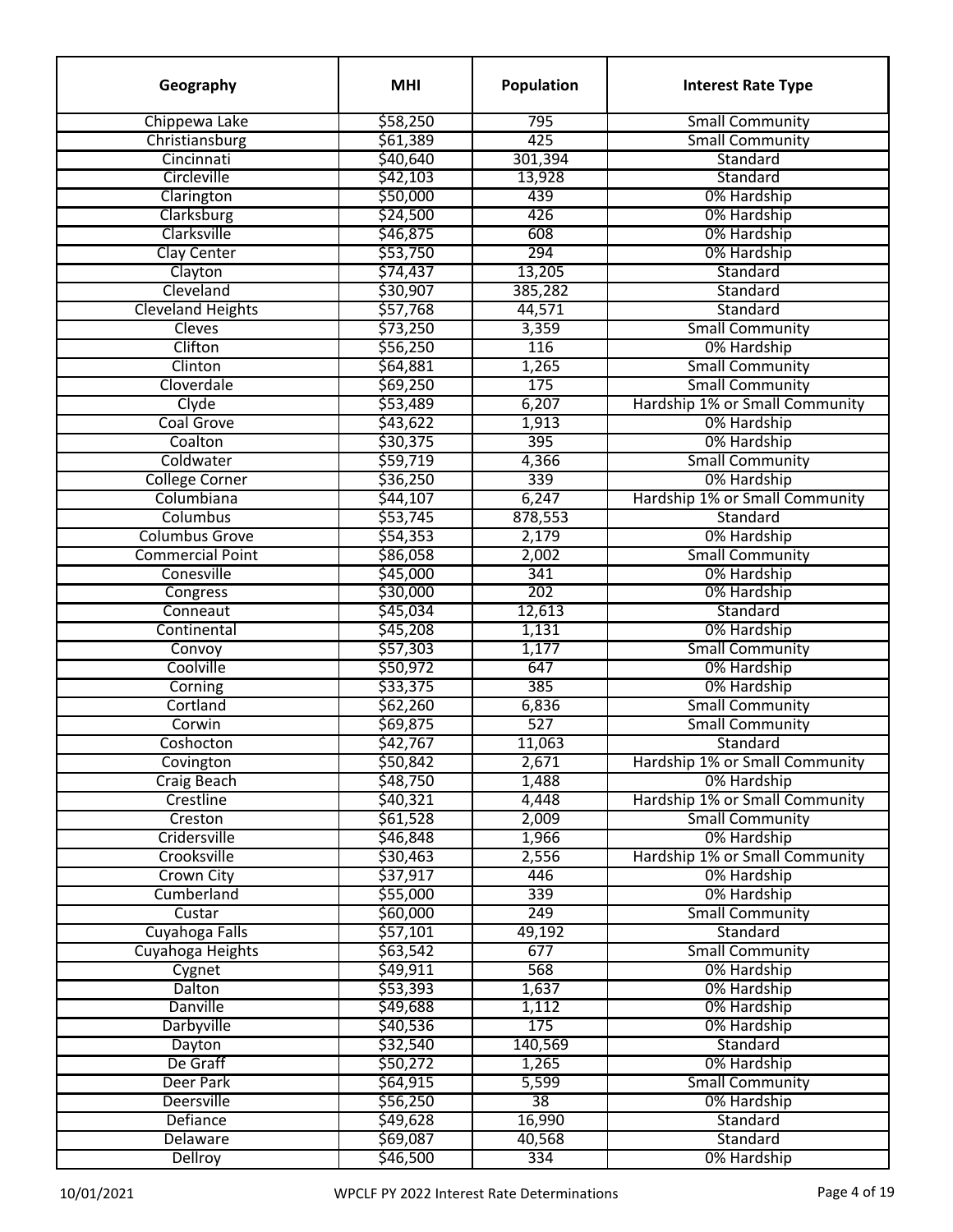| Geography              | <b>MHI</b>           | Population       | <b>Interest Rate Type</b>      |
|------------------------|----------------------|------------------|--------------------------------|
| <b>Delphos</b>         | \$50,571             | 7,020            | Hardship 1% or Small Community |
| Delta                  | \$64,031             | 3,021            | <b>Small Community</b>         |
| Dennison               | \$44,750             | 2,662            | Hardship 1% or Small Community |
| <b>Deshler</b>         | \$45,272             | 1,526            | 0% Hardship                    |
| <b>Dexter City</b>     | \$51,250             | 63               | 0% Hardship                    |
| <b>Dillonvale</b>      | \$45,250             | 715              | 0% Hardship                    |
| Donnelsville           | \$59,444             | 357              | <b>Small Community</b>         |
| Dover                  | \$56,898             | 12,774           | Standard                       |
| Doylestown             | \$68,807             | 3,077            | <b>Small Community</b>         |
| <b>Dresden</b>         | \$40,057             | 1,810            | 0% Hardship                    |
| <b>Dublin</b>          | \$137,867            | 46,499           | Standard                       |
| <b>Dunkirk</b>         | \$36,667             | 714              | 0% Hardship                    |
| Dupont                 | \$47,500             | 333              | 0% Hardship                    |
| <b>East Canton</b>     | \$48,277             | 1,464            | 0% Hardship                    |
| <b>East Cleveland</b>  | \$20,743             | 17,200           | Standard                       |
| <b>East Liverpool</b>  | \$32,119             | 10,692           | Standard                       |
| <b>East Palestine</b>  | \$49,615             | 4,493            | Hardship 1% or Small Community |
| East Sparta            | \$61,250             | 937              | <b>Small Community</b>         |
| Eastlake               | \$54,698             | 18,156           | Standard                       |
| Eaton                  | \$45,894             | 8,183            | Hardship 1% or Small Community |
| Edgerton               | \$50,625             | 2,105            | 0% Hardship                    |
| Edison                 | \$41,583             | 491              | 0% Hardship                    |
| Edon                   | \$52,368             | $\overline{777}$ | 0% Hardship                    |
| Eldorado               | \$51,563             | 472              | 0% Hardship                    |
| Elgin                  | \$58,750             | 96               | <b>Small Community</b>         |
| Elida                  | \$67,344             | 2,233            | <b>Small Community</b>         |
| Elmore                 | \$42,045             | 1,419            | 0% Hardship                    |
| <b>Elmwood Place</b>   | \$27,045             | 2,052            | 0% Hardship                    |
| Elyria                 | \$44,324             | 53,821           | Standard                       |
| Empire                 | \$49,896             | 231              | 0% Hardship                    |
| Englewood              | \$60,684             | 13,463           | Standard                       |
| Enon                   |                      | 2,504            | <b>Small Community</b>         |
| Euclid                 | \$62,414<br>\$38,242 |                  | Standard                       |
| Evendale               | \$131,979            | 47,159<br>2,730  |                                |
|                        |                      |                  | <b>Small Community</b>         |
| Fairborn<br>Fairfax    | \$47,440             | 33,462           | Standard                       |
|                        | \$54,390             | 1,748            | 0% Hardship                    |
| Fairfield              | \$60,340             | 42,634           | Standard                       |
| Fairlawn               | \$67,598             | 7,514            | <b>Small Community</b>         |
| <b>Fairport Harbor</b> | \$49,972             | 3,077            | Hardship 1% or Small Community |
| <b>Fairview Park</b>   | \$61,020             | 16,303           | Standard                       |
| Fairview               | \$36,786             | 83               | 0% Hardship                    |
| Farmersville           | \$69,231             | 1,043            | <b>Small Community</b>         |
| Fayette                | \$46,571             | 1,299            | 0% Hardship                    |
| Fayetteville           | \$54,167             | 311              | 0% Hardship                    |
| Felicity               | \$24,545             | 597              | 0% Hardship                    |
| Findlay                | \$51,002             | 41,335           | Standard                       |
| Fletcher               | \$63,438             | 358              | <b>Small Community</b>         |
| Florida                | \$50,000             | 190              | 0% Hardship                    |
| Flushing               | \$43,661             | 753              | 0% Hardship                    |
| <b>Forest Park</b>     | \$55,694             | 18,657           | Standard                       |
| Forest                 | \$42,434             | 1,485            | 0% Hardship                    |
| Fort Jennings          | \$59,732             | 414              | <b>Small Community</b>         |
| <b>Fort Loramie</b>    | \$68,462             | 1,524            | <b>Small Community</b>         |
| <b>Fort Recovery</b>   | \$63,077             | 1,526            | <b>Small Community</b>         |
| Fostoria               | \$39,688             | 13,316           | Standard                       |
| Frankfort              | \$41,250             | 1,409            | 0% Hardship                    |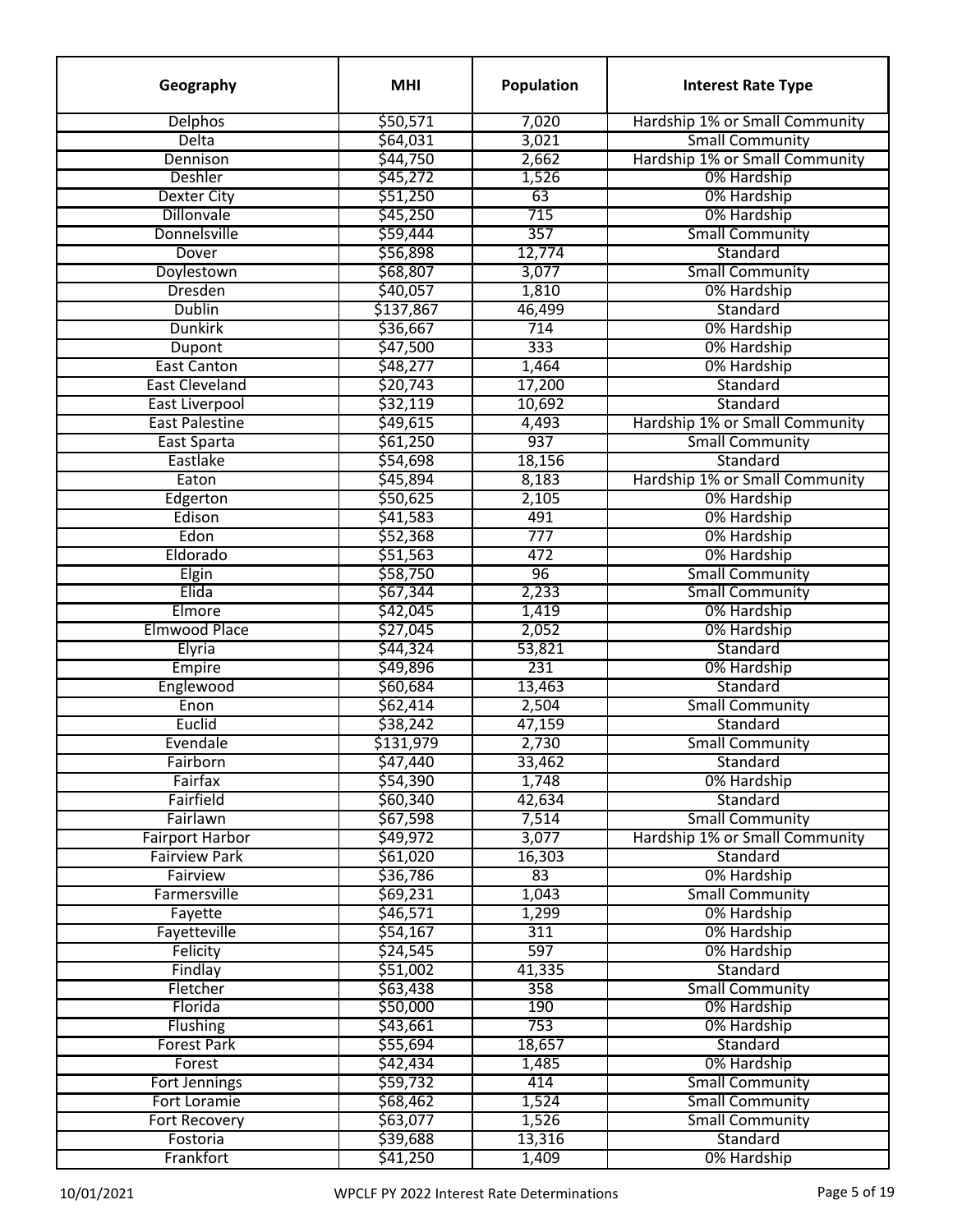| Geography                | <b>MHI</b> | <b>Population</b> | <b>Interest Rate Type</b>      |
|--------------------------|------------|-------------------|--------------------------------|
| Franklin                 | \$51,337   | 11,705            | Standard                       |
| Frazeysburg              | \$37,500   | 1,328             | 0% Hardship                    |
| Fredericksburg           | \$60,083   | 350               | <b>Small Community</b>         |
| Fredericktown            | \$51,117   | 2,501             | Hardship 1% or Small Community |
| Freeport                 | \$41,528   | 405               | 0% Hardship                    |
| Fremont                  | \$41,305   | 16,073            | Standard                       |
| Fulton                   | \$48,281   | 288               | 0% Hardship                    |
| Fultonham                | \$68,214   | 202               | <b>Small Community</b>         |
| Gahanna                  | \$88,475   | 35,268            | Standard                       |
| Galena                   | \$93,750   | 612               | <b>Small Community</b>         |
| Galion                   | \$35,738   | 10,074            | Standard                       |
| <b>Gallipolis</b>        | \$36,719   | 3,710             | Hardship 1% or Small Community |
| Gambier                  | \$76,250   | 2,442             | <b>Small Community</b>         |
| Gann (Brinkhaven)        | \$51,563   | 120               | 0% Hardship                    |
| <b>Garfield Heights</b>  | \$43,971   | 27,814            | Standard                       |
| Garrettsville            | \$53,068   | 2,406             | 0% Hardship                    |
| <b>Gates Mills</b>       | \$165,167  | 2,189             | <b>Small Community</b>         |
| Geneva                   | \$36,000   | 5,978             | Hardship 1% or Small Community |
| Geneva-on-the-Lake       | \$39,609   | 1,169             | 0% Hardship                    |
| Genoa                    | \$64,688   | 2,291             | <b>Small Community</b>         |
| Georgetown               | \$33,711   | 4,773             | Hardship 1% or Small Community |
| Germantown               | \$56,036   | 5,502             | Hardship 1% or Small Community |
| Gettysburg               | \$45,139   | 576               | 0% Hardship                    |
| Gibsonburg               | \$50,227   | 2,592             | Hardship 1% or Small Community |
| Gilboa                   | \$54,688   | 199               | 0% Hardship                    |
| Girard                   | \$40,543   |                   | Hardship 1% or Small Community |
| Glandorf                 | \$82,500   | 9,368<br>975      | <b>Small Community</b>         |
| Glendale                 | \$103,500  |                   | <b>Small Community</b>         |
| Glenford                 |            | 2,145             | <b>Small Community</b>         |
| Glenmont                 | \$61,250   | 209<br>282        |                                |
| Glenwillow               | \$43,068   |                   | 0% Hardship                    |
| Gloria Glens Park        | \$84,167   | 1,088             | <b>Small Community</b>         |
|                          | \$59,688   | 463               | <b>Small Community</b>         |
| Glouster                 | \$30,880   | 1,896             | 0% Hardship                    |
| Gnadenhutten             | \$58,221   | 1,507             | <b>Small Community</b>         |
| <b>Golf Manor</b>        | 547,423    | 3,573             | Hardship 1% or Small Community |
| Gordon                   | \$75,000   | 163               | <b>Small Community</b>         |
| Grafton                  | \$61,042   | 5,996             | <b>Small Community</b>         |
| <b>Grand Rapids</b>      | \$54,141   | 993               | 0% Hardship                    |
| <b>Grand River</b>       | \$62,188   | 432               | <b>Small Community</b>         |
| <b>Grandview Heights</b> | \$101,100  | 7,895             | <b>Small Community</b>         |
| Granville                | \$118,375  | 5,815             | <b>Small Community</b>         |
| Gratiot                  | \$56,250   | 226               | 0% Hardship                    |
| Gratis                   | \$54,457   | 986               | 0% Hardship                    |
| Graysville               | \$38,438   | 60                | 0% Hardship                    |
| <b>Green Camp</b>        | \$42,250   | 336               | 0% Hardship                    |
| Green                    | \$75,566   | 25,760            | Standard                       |
| <b>Green Springs</b>     | \$56,926   | 1,457             | <b>Small Community</b>         |
| Greenfield               | \$29,292   | 4,582             | Hardship 1% or Small Community |
| Greenhills               | \$64,236   | 3,573             | <b>Small Community</b>         |
| Greenville               | \$41,647   | 12,766            | Standard                       |
| Greenwich                | \$45,156   | 1,481             | 0% Hardship                    |
| <b>Grove City</b>        | \$74,284   | 40,797            | Standard                       |
| Groveport                | \$67,063   | 5,617             | <b>Small Community</b>         |
| <b>Grover Hill</b>       | \$36,964   | 364               | 0% Hardship                    |
| Hamden                   | \$29,297   | 742               | 0% Hardship                    |
| Hamersville              | \$54,500   | 728               | 0% Hardship                    |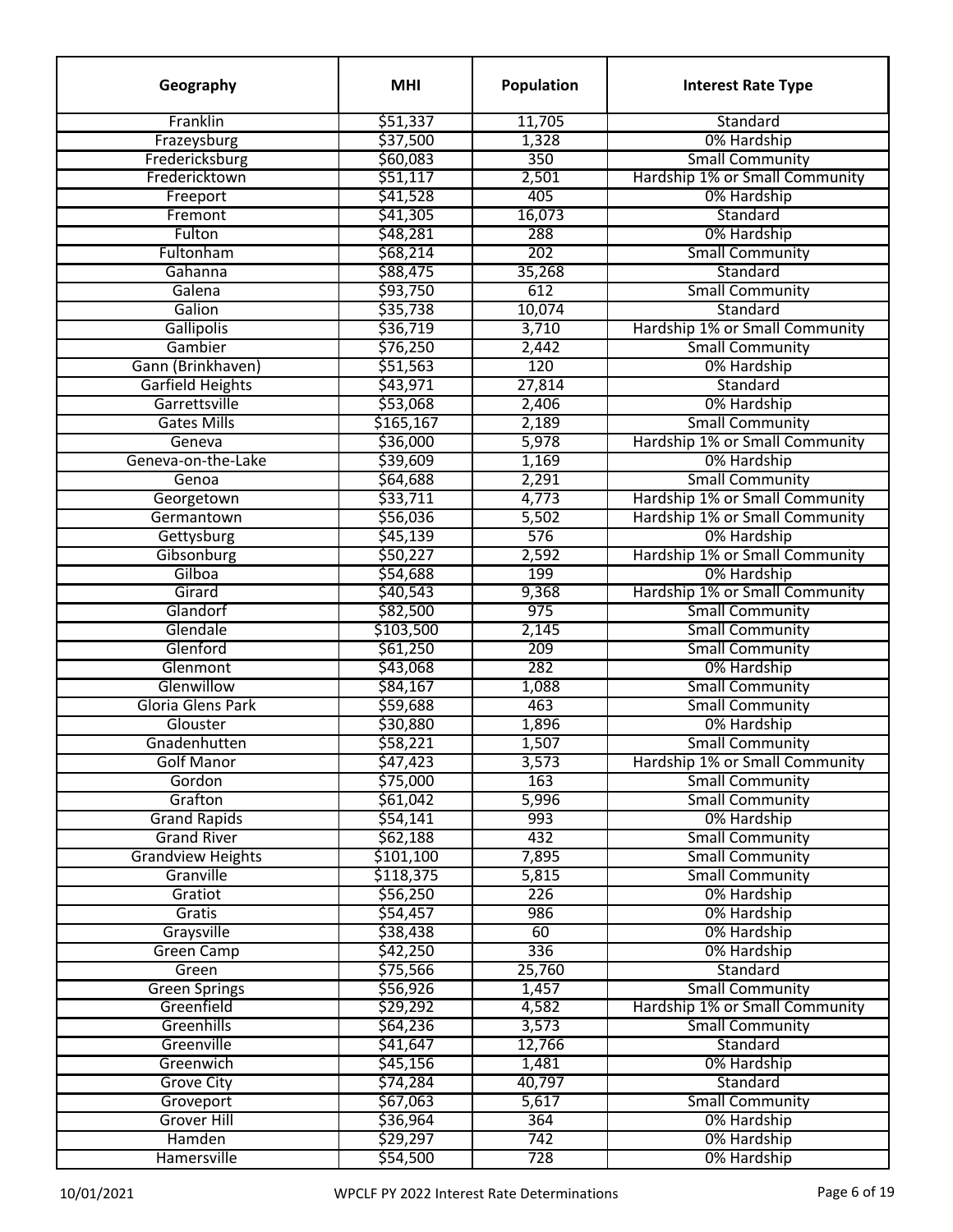| Geography               | <b>MHI</b> | Population      | <b>Interest Rate Type</b>      |
|-------------------------|------------|-----------------|--------------------------------|
| Hamilton                | \$47,064   | 62,182          | Standard                       |
| Hamler                  | \$51,726   | 627             | 0% Hardship                    |
| <b>Hanging Rock</b>     | \$42,500   | 196             | 0% Hardship                    |
| Hanover                 | \$68,047   | 1,111           | <b>Small Community</b>         |
| Hanoverton              | \$47,708   | 352             | 0% Hardship                    |
| <b>Harbor View</b>      | \$47,500   | 59              | 0% Hardship                    |
| Harpster                | \$42,083   | 169             | 0% Hardship                    |
| Harrisburg              | \$65,625   | 519             | <b>Small Community</b>         |
| <b>Harrison</b>         | \$61,731   | 12,006          | Standard                       |
| Harrisville             | \$56,719   | 206             | <b>Small Community</b>         |
| Harrod                  | \$53,906   | 379             | 0% Hardship                    |
| Hartford (Croton)       | \$56,750   | 323             | <b>Small Community</b>         |
| Hartville               | \$45,978   | 3,039           | Hardship 1% or Small Community |
| Harveysburg             | \$68,333   | 592             | <b>Small Community</b>         |
| <b>Haskins</b>          | \$88,906   | 1,225           | <b>Small Community</b>         |
| <b>Haviland</b>         | \$33,750   | 263             | 0% Hardship                    |
| Hayesville              | \$57,344   | 465             | <b>Small Community</b>         |
| <b>Heath</b>            | \$55,956   | 10,745          | Standard                       |
| Hebron                  | \$41,154   | 2,389           | 0% Hardship                    |
| Helena                  | \$66,250   | 279             | <b>Small Community</b>         |
| <b>Hemlock</b>          | \$43,333   | 134             | 0% Hardship                    |
| Hicksville              | \$61,910   | 3,410           | <b>Small Community</b>         |
| Higginsport             | \$40,893   | 308             | 0% Hardship                    |
| <b>Highland Heights</b> | \$109,818  | 8,390           | <b>Small Community</b>         |
| <b>Highland Hills</b>   | \$27,045   | 873             | 0% Hardship                    |
| Highland                | \$40,000   | 362             | 0% Hardship                    |
| Hilliard                | \$96,959   | 36,411          | Standard                       |
| <b>Hills and Dales</b>  | \$145,625  | 310             | <b>Small Community</b>         |
| Hillsboro               | \$32,095   | 6,534           | Hardship 1% or Small Community |
| <b>Hiram</b>            | \$69,853   | 1,294           | <b>Small Community</b>         |
| Holgate                 | \$54,063   | 997             | 0% Hardship                    |
| <b>Holiday City</b>     | \$75,417   | $\overline{17}$ | <b>Small Community</b>         |
| Holland                 | \$58,125   | 1,660           | <b>Small Community</b>         |
| Hollansburg             | \$45,625   | 214             | 0% Hardship                    |
| Holloway                | \$47,981   | 302             | 0% Hardship                    |
| Holmesville             | \$44,375   | 314             | 0% Hardship                    |
| Hopedale                | \$58,393   | 960             | <b>Small Community</b>         |
| Hoytville               | \$54,107   | 336             | 0% Hardship                    |
| <b>Hubbard</b>          | \$50,829   | 7,525           | Hardship 1% or Small Community |
| <b>Huber Heights</b>    | \$62,461   | 40,006          | Standard                       |
| Hudson                  | \$134,963  | 22,263          | Standard                       |
| <b>Hunting Valley</b>   | $250,000+$ | 763             | <b>Small Community</b>         |
| Huntsville              | \$63,438   | 523             | <b>Small Community</b>         |
| <b>Huron</b>            | \$59,375   | 6,921           | <b>Small Community</b>         |
| Independence            | \$106,413  | 7,169           | <b>Small Community</b>         |
| Irondale                | \$33,000   | 359             | 0% Hardship                    |
| Ironton                 | \$35,666   | 10,599          | Standard                       |
| Ithaca                  |            | 62              | 0% Hardship                    |
| Jackson Center          | \$26,406   |                 | <b>Small Community</b>         |
| Jackson                 | \$60,781   | 1,484           | Hardship 1% or Small Community |
|                         | \$43,312   | 6,239           |                                |
| Jacksonburg             | \$59,583   | 52              | <b>Small Community</b>         |
| Jacksonville            | \$35,313   | 379             | 0% Hardship                    |
| Jamestown               | \$47,650   | 2,114           | 0% Hardship                    |
| Jefferson               | \$56,800   | 3,553           | <b>Small Community</b>         |
| Jeffersonville          | \$42,228   | 1,241           | 0% Hardship                    |
| Jenera                  | \$38,438   | 171             | 0% Hardship                    |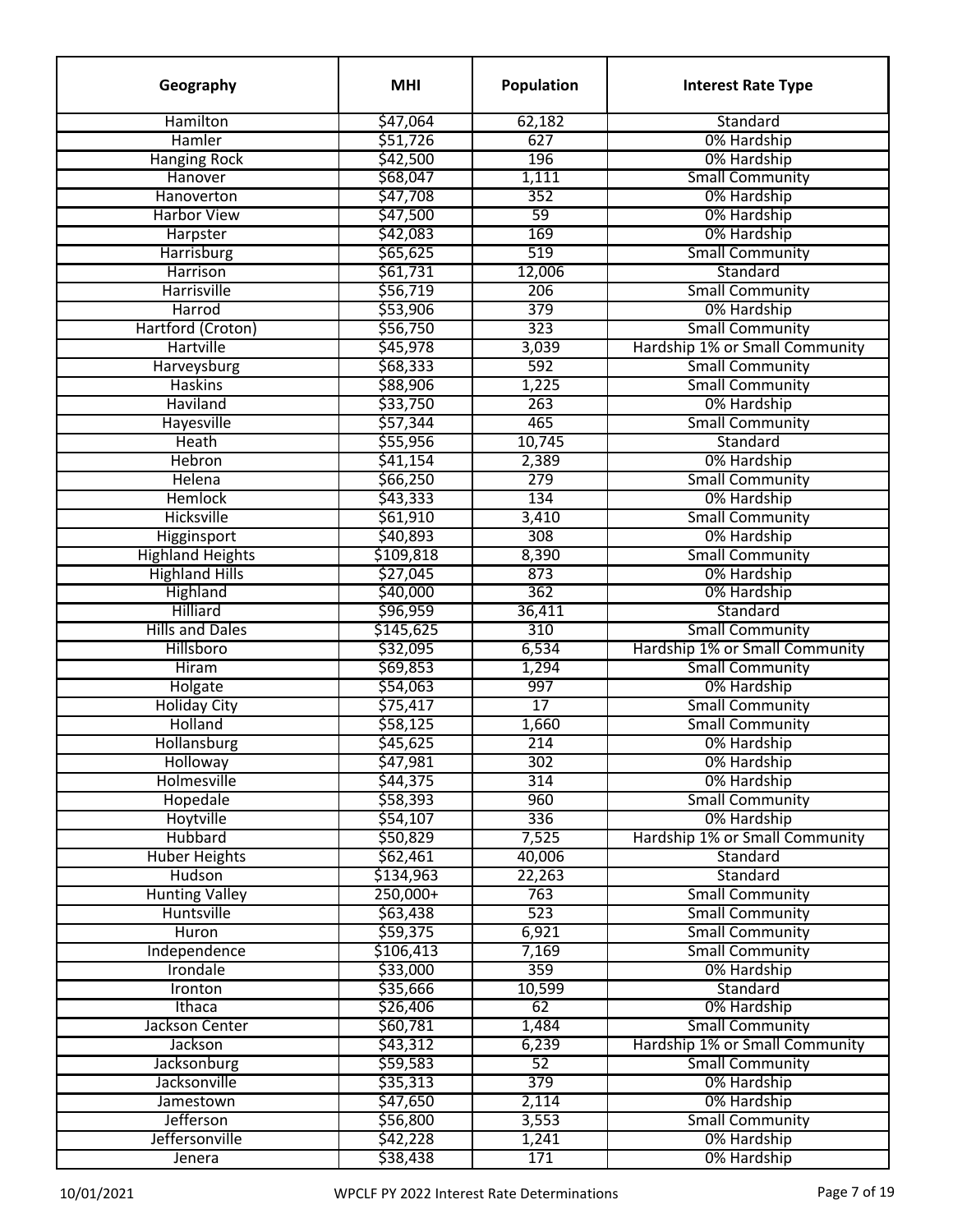| Geography             | <b>MHI</b> | Population | <b>Interest Rate Type</b>             |
|-----------------------|------------|------------|---------------------------------------|
| Jeromesville          | \$56,458   | 614        | 0% Hardship                           |
| Jerry City            | \$61,750   | 668        | <b>Small Community</b>                |
| Jerusalem             | \$34,583   | 115        | 0% Hardship                           |
| Jewett                | \$40,139   | 819        | 0% Hardship                           |
| Johnstown             | \$57,500   | 5,237      | <b>Small Community</b>                |
| Junction City         | \$33,800   | 929        | 0% Hardship                           |
| Kalida                | \$59,881   | 1,395      | <b>Small Community</b>                |
| <b>Kelleys Island</b> | \$59,444   | 236        | <b>Small Community</b>                |
| Kent                  | \$32,993   | 29,811     | Standard                              |
| Kenton                | \$40,613   | 8,284      | Hardship 1% or Small Community        |
| Kettering             | \$58,970   | 55,390     | Standard                              |
| Kettlersville         | \$59,375   | 158        | <b>Small Community</b>                |
| Killbuck              | \$46,250   | 879        | 0% Hardship                           |
| Kingston              | \$41,855   | 1,132      | 0% Hardship                           |
| Kipton                | \$51,563   | 240        | 0% Hardship                           |
| Kirby                 | \$51,875   | 96         | 0% Hardship                           |
| Kirkersville          | \$58,393   | 414        | <b>Small Community</b>                |
| Kirtland              | \$91,683   | 6,822      | <b>Small Community</b>                |
| <b>Kirtland Hills</b> | \$112,679  | 688        | <b>Small Community</b>                |
| La Rue                | \$41,618   | 675        | 0% Hardship                           |
| Lafayette             | \$55,500   | 427        | 0% Hardship                           |
| LaGrange              | \$69,870   | 2,484      | <b>Small Community</b>                |
| Lakeline              | \$54,271   | 253        | 0% Hardship                           |
| Lakemore              | \$46,537   | 3,074      | Hardship 1% or Small Community        |
| Lakeview              | \$42,188   | 1,126      | 0% Hardship                           |
| Lakewood              | \$53,290   | 50,259     | Standard                              |
| Lancaster             | \$43,720   | 40,159     | Standard                              |
|                       | \$56,250   | 147        | 0% Hardship                           |
| Latty<br>Laura        | \$56,875   | 552        | <b>Small Community</b>                |
| Laurelville           | \$29,773   | 520        | 0% Hardship                           |
| Lebanon               | \$65,477   | 20,642     | Standard                              |
|                       | \$34,460   | 1,455      | 0% Hardship                           |
| Leesburg<br>Leesville | \$46,000   | 284        | 0% Hardship                           |
|                       |            |            |                                       |
| Leetonia              | \$60,197   | 2,218      | <b>Small Community</b>                |
| Leipsic               | \$42,097   | 2,387      | 0% Hardship                           |
| Lewisburg             | \$58,250   | 1,791      | <b>Small Community</b>                |
| Lewisville            | \$47,917   | 213        | 0% Hardship                           |
| Lexington             | \$55,977   | 4,842      | Hardship 1% or Small Community        |
| <b>Liberty Center</b> | \$55,313   | 1,327      | 0% Hardship                           |
| Lima                  | \$35,799   | 37,117     | Standard                              |
| Limaville             | \$60,833   | 238        | <b>Small Community</b>                |
| Lincoln Heights       | \$24,396   | 3,354      | Hardship 1% or Small Community        |
| Lindsey               | \$58,214   | 514        | <b>Small Community</b>                |
| Linndale              | \$30,833   | 160        | 0% Hardship                           |
| Lisbon                | \$29,659   | 2,695      | Hardship 1% or Small Community        |
| Lithopolis            | \$74,010   | 1,954      | <b>Small Community</b>                |
| Lockbourne            | \$47,500   | 195        | 0% Hardship                           |
| Lockington            | \$64,000   | 185        | <b>Small Community</b>                |
| Lockland              | \$28,542   | 3,450      | <b>Hardship 1% or Small Community</b> |
| Lodi                  | \$39,453   | 2,857      | Hardship 1% or Small Community        |
| Logan                 | \$38,207   | 6,836      | Hardship 1% or Small Community        |
| London                | \$56,801   | 10,193     | Standard                              |
| Lorain                | \$38,291   | 63,801     | Standard                              |
| Lordstown             | \$55,594   | 3,291      | Hardship 1% or Small Community        |
| Lore City             | \$49,667   | 313        | 0% Hardship                           |
| Loudonville           | \$43,490   | 2,668      | Hardship 1% or Small Community        |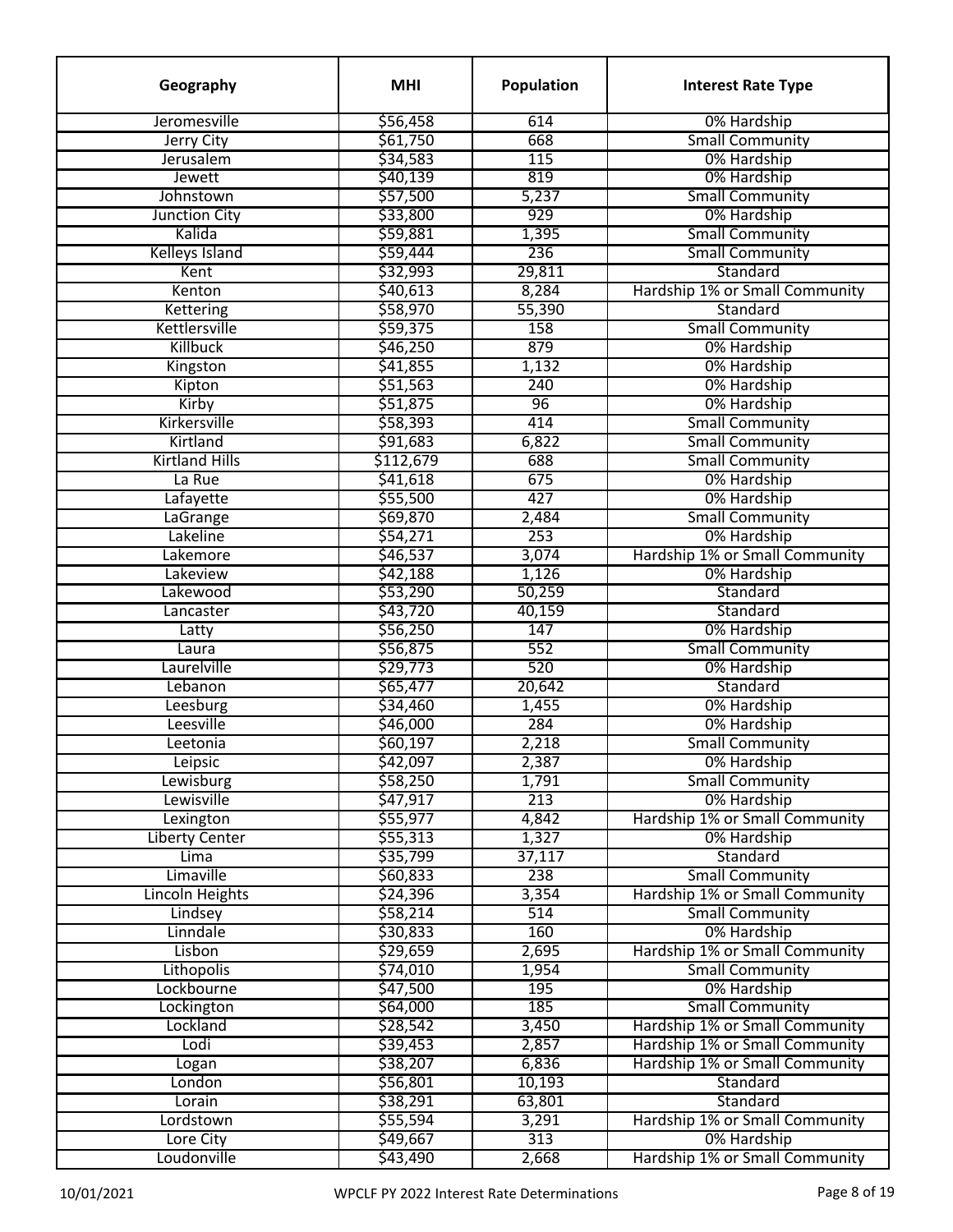| Geography               | <b>MHI</b> | Population | <b>Interest Rate Type</b>      |
|-------------------------|------------|------------|--------------------------------|
| Louisville              | \$60,180   | 9,340      | <b>Small Community</b>         |
| Loveland                | \$71,405   | 13,485     | Standard                       |
| Lowell                  | \$32,083   | 575        | 0% Hardship                    |
| Lowellville             | \$48,750   | 1,185      | 0% Hardship                    |
| Lower Salem             | \$33,750   | 123        | 0% Hardship                    |
| Lucas                   | \$52,708   | 456        | 0% Hardship                    |
| Luckey                  | \$70,417   | 946        | <b>Small Community</b>         |
| <b>Ludlow Falls</b>     | \$59,875   | 279        | <b>Small Community</b>         |
| Lynchburg               | \$42,325   | 1,415      | 0% Hardship                    |
| Lyndhurst               | \$73,164   | 13,533     | Standard                       |
| Lyons                   | \$50,833   | 472        | 0% Hardship                    |
| Macedonia               | \$97,440   | 11,873     | Standard                       |
| Macksburg               | \$36,071   | 211        | 0% Hardship                    |
| Madeira                 | \$117,944  | 9,147      | <b>Small Community</b>         |
| Madison                 | \$59,511   | 3,172      | <b>Small Community</b>         |
| <b>Magnetic Springs</b> | \$50,694   | 334        | 0% Hardship                    |
| Magnolia                | \$68,167   | 1,016      | <b>Small Community</b>         |
| Maineville              | \$77,375   | 1,156      | <b>Small Community</b>         |
| Malinta                 | \$54,063   | 287        | 0% Hardship                    |
| Malta                   | \$29,219   | 715        | 0% Hardship                    |
| Malvern                 | \$46,667   | 1,302      | 0% Hardship                    |
| Manchester              | \$26,490   | 1,998      | 0% Hardship                    |
| Mansfield               | \$37,683   | 46,576     | Standard                       |
| Mantua                  | \$49,141   | 1,150      | 0% Hardship                    |
| <b>Maple Heights</b>    | \$42,805   | 22,383     | Standard                       |
| <b>Marble Cliff</b>     | \$88,125   | 520        | <b>Small Community</b>         |
| Marblehead              | \$81,563   | 825        | <b>Small Community</b>         |
|                         | \$36,607   | 294        | 0% Hardship                    |
| Marengo<br>Mariemont    | \$97,143   | 3,513      | <b>Small Community</b>         |
| Marietta                | \$38,729   | 13,588     | Standard                       |
| Marion                  | \$38,221   | 36,188     | Standard                       |
| <b>Marseilles</b>       | \$48,958   | 85         | 0% Hardship                    |
| Marshallville           | \$58,889   | 811        | <b>Small Community</b>         |
| <b>Martins Ferry</b>    | \$42,348   | 6,646      | Hardship 1% or Small Community |
|                         |            |            |                                |
| Martinsburg             | \$43,125   | 224<br>502 | 0% Hardship                    |
| Martinsville            | \$49,167   |            | 0% Hardship                    |
| Marysville              | \$75,116   | 23,808     | Standard                       |
| Mason                   | \$100,594  | 33,224     | Standard                       |
| Massillon               | \$45,809   | 32,415     | Standard                       |
| Matamoras               | \$34,265   | 672        | 0% Hardship                    |
| <b>Maumee</b>           | \$71,419   | 13,797     | Standard                       |
| <b>Mayfield Heights</b> | \$53,450   | 18,669     | Standard                       |
| Mayfield                | \$77,784   | 3,372      | <b>Small Community</b>         |
| McArthur                | \$33,661   | 1,453      | 0% Hardship                    |
| <b>McClure</b>          | \$44,063   | 674        | 0% Hardship                    |
| <b>McComb</b>           | \$61,250   | 1,881      | <b>Small Community</b>         |
| McConnelsville          | \$29,922   | 2,048      | 0% Hardship                    |
| McDonald                | \$49,179   | 3,087      | Hardship 1% or Small Community |
| <b>McGuffey</b>         | \$47,031   | 485        | 0% Hardship                    |
| Mechanicsburg           | \$56,544   | 1,695      | 0% Hardship                    |
| Medina                  | \$66,155   | 26,095     | Standard                       |
| <b>Melrose</b>          | \$51,250   | 235        | 0% Hardship                    |
| Mendon                  | \$44,833   | 666        | 0% Hardship                    |
| Mentor                  | \$72,615   | 47,096     | Standard                       |
| Mentor-on-the-Lake      | \$54,642   | 7,391      | Hardship 1% or Small Community |
| Metamora                | \$52,500   | 665        | 0% Hardship                    |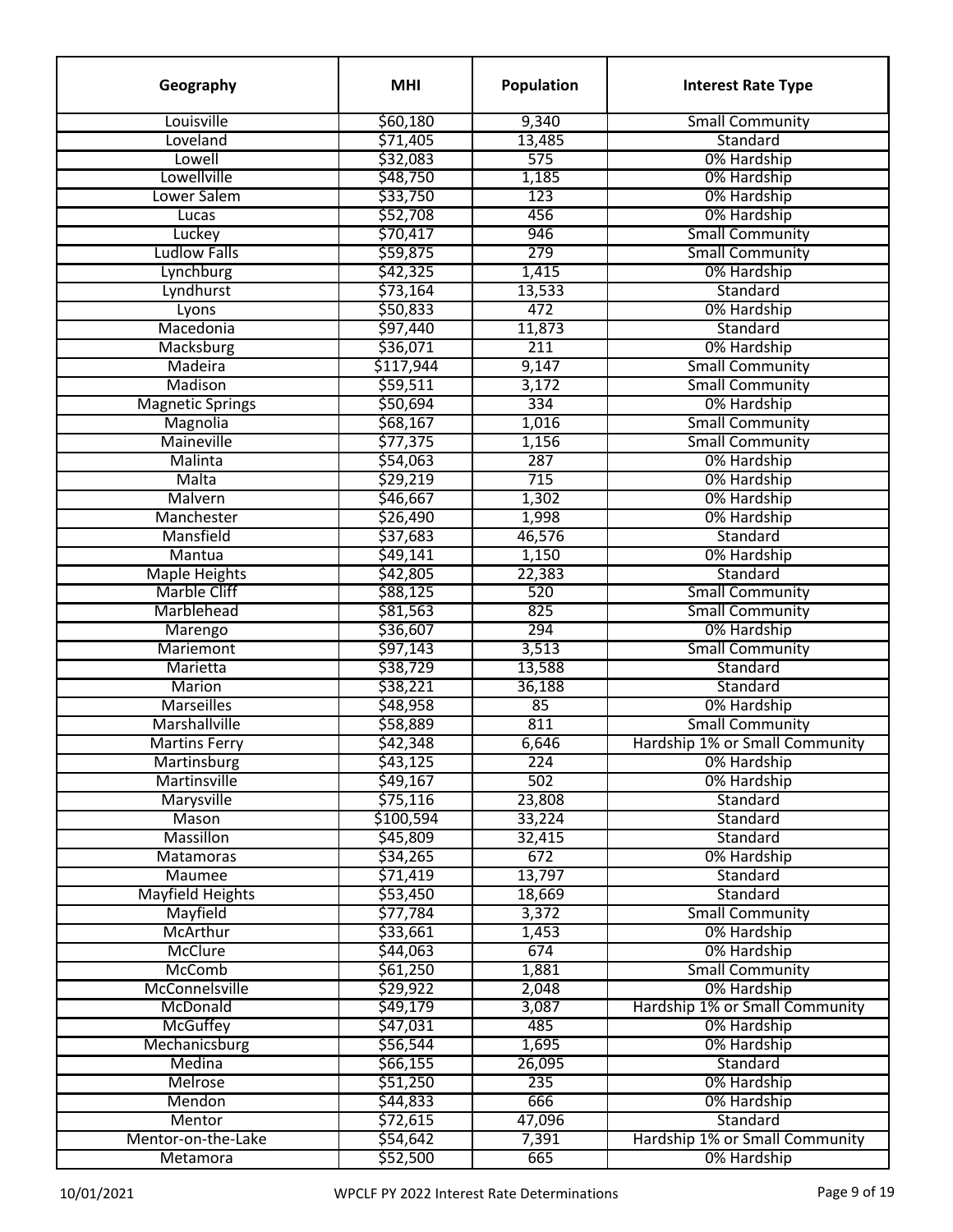| \$84,750<br><b>Meyers Lake</b><br>652<br><b>Small Community</b><br>\$63,042<br>Miamisburg<br>19,993<br>Standard<br><b>Middle Point</b><br>\$55,000<br>514<br>0% Hardship<br>Middleburg Heights<br>\$63,619<br>15,573<br>Standard<br>Middlefield<br>\$48,025<br>2,704<br>Hardship 1% or Small Community<br>\$31,442<br>2,160<br>Middleport<br>0% Hardship<br>\$40,347<br>48,621<br>Middletown<br>Standard<br>Midland<br>\$35,833<br>307<br>0% Hardship<br>Midvale<br>770<br>0% Hardship<br>\$43,182<br>\$64,375<br>382<br><b>Small Community</b><br>Midway<br>Mifflin<br>132<br><b>Small Community</b><br>\$58,438<br>Milan<br>\$65,921<br>1,279<br><b>Small Community</b><br>\$71,033<br><b>Small Community</b><br><b>Milford Center</b><br>1,047<br>Milford<br>\$51,385<br>6,878<br>Hardship 1% or Small Community<br><b>Small Community</b><br>Millbury<br>\$68,125<br>1,472<br>Milledgeville<br>108<br>0% Hardship<br>\$39,063<br>122<br><b>Miller City</b><br>\$48,750<br>0% Hardship<br>Millersburg<br>\$47,695<br>Hardship 1% or Small Community<br>3,172<br>\$57,708<br>Millersport<br>1,282<br><b>Small Community</b><br>\$59,432<br>Millville<br>628<br><b>Small Community</b><br>157<br><b>Milton Center</b><br>\$54,583<br>0% Hardship<br>\$31,667<br>0% Hardship<br>Miltonsburg<br>107<br><b>Mineral City</b><br>\$45,625<br>705<br>0% Hardship<br>\$92,386<br>Minerva Park<br>1,163<br><b>Small Community</b><br>\$48,199<br>3,504<br>Hardship 1% or Small Community<br><b>Minerva</b><br>\$54,706<br>3,212<br>Hardship 1% or Small Community<br><b>Mingo Junction</b><br>\$87,250<br><b>Small Community</b><br>Minster<br>2,695<br><b>Small Community</b><br>Mogadore<br>\$65,852<br>3,536<br>Monroe<br>\$86,935<br>14,211<br>Standard<br>Monroeville<br>\$56,136<br>1,318<br>0% Hardship<br>\$44,107<br>111<br>0% Hardship<br>Montezuma<br>\$131,111<br>Standard<br>10,782<br>Montgomery<br>3,952<br>Hardship 1% or Small Community<br>Montpelier<br>\$54,489<br>\$45,714<br>6,486<br>Hardship 1% or Small Community<br>Moraine<br><b>Moreland Hills</b><br>\$173,209<br><b>Small Community</b><br>3,306<br>Morral<br>\$56,429<br>383<br>0% Hardship<br>233<br>Morristown<br>\$41,250<br>0% Hardship<br>2,005<br>\$66,563<br><b>Small Community</b><br><b>Morrow</b><br>0% Hardship<br>\$46,250<br>87<br>Moscow<br>426<br><b>Mount Blanchard</b><br>\$67,679<br><b>Small Community</b><br><b>Mount Cory</b><br>\$54,107<br>185<br>0% Hardship<br>168<br><b>Mount Eaton</b><br>\$55,156<br>0% Hardship<br>Hardship 1% or Small Community<br><b>Mount Gilead</b><br>\$35,660<br>3,334<br>\$35,743<br>6,767<br>Hardship 1% or Small Community<br><b>Mount Healthy</b><br>Mount Orab<br>\$73,040<br>4,180<br><b>Small Community</b><br><b>Mount Pleasant</b><br>\$57,589<br>442<br><b>Small Community</b><br><b>Mount Sterling</b><br>2,030<br>\$44,591<br>0% Hardship<br><b>Mount Vernon</b><br>\$42,668<br>16,667<br>Standard<br>0% Hardship<br><b>Mount Victory</b><br>\$42,969<br>616<br>361<br>\$42,411<br>0% Hardship<br>Mowrystown<br><b>Munroe Falls</b><br>\$66,333<br>5,057<br><b>Small Community</b><br>\$30,903<br>361<br>0% Hardship<br>Murray City<br>112<br>Mutual<br>\$68,750<br><b>Small Community</b><br>Hardship 1% or Small Community<br>\$46,509<br>8,503<br>Napoleon<br>Nashville<br>139<br><b>Small Community</b><br>\$58,333<br>Navarre<br>\$45,240<br>1,648<br>0% Hardship | Geography | <b>MHI</b> | <b>Population</b> | <b>Interest Rate Type</b> |
|----------------------------------------------------------------------------------------------------------------------------------------------------------------------------------------------------------------------------------------------------------------------------------------------------------------------------------------------------------------------------------------------------------------------------------------------------------------------------------------------------------------------------------------------------------------------------------------------------------------------------------------------------------------------------------------------------------------------------------------------------------------------------------------------------------------------------------------------------------------------------------------------------------------------------------------------------------------------------------------------------------------------------------------------------------------------------------------------------------------------------------------------------------------------------------------------------------------------------------------------------------------------------------------------------------------------------------------------------------------------------------------------------------------------------------------------------------------------------------------------------------------------------------------------------------------------------------------------------------------------------------------------------------------------------------------------------------------------------------------------------------------------------------------------------------------------------------------------------------------------------------------------------------------------------------------------------------------------------------------------------------------------------------------------------------------------------------------------------------------------------------------------------------------------------------------------------------------------------------------------------------------------------------------------------------------------------------------------------------------------------------------------------------------------------------------------------------------------------------------------------------------------------------------------------------------------------------------------------------------------------------------------------------------------------------------------------------------------------------------------------------------------------------------------------------------------------------------------------------------------------------------------------------------------------------------------------------------------------------------------------------------------------------------------------------------------------------------------------------------------------------------------------------------------------------------------------------------------------------------------------------------------------------------------------------------------------------------------------------------------------------------------------------------|-----------|------------|-------------------|---------------------------|
|                                                                                                                                                                                                                                                                                                                                                                                                                                                                                                                                                                                                                                                                                                                                                                                                                                                                                                                                                                                                                                                                                                                                                                                                                                                                                                                                                                                                                                                                                                                                                                                                                                                                                                                                                                                                                                                                                                                                                                                                                                                                                                                                                                                                                                                                                                                                                                                                                                                                                                                                                                                                                                                                                                                                                                                                                                                                                                                                                                                                                                                                                                                                                                                                                                                                                                                                                                                                                |           |            |                   |                           |
|                                                                                                                                                                                                                                                                                                                                                                                                                                                                                                                                                                                                                                                                                                                                                                                                                                                                                                                                                                                                                                                                                                                                                                                                                                                                                                                                                                                                                                                                                                                                                                                                                                                                                                                                                                                                                                                                                                                                                                                                                                                                                                                                                                                                                                                                                                                                                                                                                                                                                                                                                                                                                                                                                                                                                                                                                                                                                                                                                                                                                                                                                                                                                                                                                                                                                                                                                                                                                |           |            |                   |                           |
|                                                                                                                                                                                                                                                                                                                                                                                                                                                                                                                                                                                                                                                                                                                                                                                                                                                                                                                                                                                                                                                                                                                                                                                                                                                                                                                                                                                                                                                                                                                                                                                                                                                                                                                                                                                                                                                                                                                                                                                                                                                                                                                                                                                                                                                                                                                                                                                                                                                                                                                                                                                                                                                                                                                                                                                                                                                                                                                                                                                                                                                                                                                                                                                                                                                                                                                                                                                                                |           |            |                   |                           |
|                                                                                                                                                                                                                                                                                                                                                                                                                                                                                                                                                                                                                                                                                                                                                                                                                                                                                                                                                                                                                                                                                                                                                                                                                                                                                                                                                                                                                                                                                                                                                                                                                                                                                                                                                                                                                                                                                                                                                                                                                                                                                                                                                                                                                                                                                                                                                                                                                                                                                                                                                                                                                                                                                                                                                                                                                                                                                                                                                                                                                                                                                                                                                                                                                                                                                                                                                                                                                |           |            |                   |                           |
|                                                                                                                                                                                                                                                                                                                                                                                                                                                                                                                                                                                                                                                                                                                                                                                                                                                                                                                                                                                                                                                                                                                                                                                                                                                                                                                                                                                                                                                                                                                                                                                                                                                                                                                                                                                                                                                                                                                                                                                                                                                                                                                                                                                                                                                                                                                                                                                                                                                                                                                                                                                                                                                                                                                                                                                                                                                                                                                                                                                                                                                                                                                                                                                                                                                                                                                                                                                                                |           |            |                   |                           |
|                                                                                                                                                                                                                                                                                                                                                                                                                                                                                                                                                                                                                                                                                                                                                                                                                                                                                                                                                                                                                                                                                                                                                                                                                                                                                                                                                                                                                                                                                                                                                                                                                                                                                                                                                                                                                                                                                                                                                                                                                                                                                                                                                                                                                                                                                                                                                                                                                                                                                                                                                                                                                                                                                                                                                                                                                                                                                                                                                                                                                                                                                                                                                                                                                                                                                                                                                                                                                |           |            |                   |                           |
|                                                                                                                                                                                                                                                                                                                                                                                                                                                                                                                                                                                                                                                                                                                                                                                                                                                                                                                                                                                                                                                                                                                                                                                                                                                                                                                                                                                                                                                                                                                                                                                                                                                                                                                                                                                                                                                                                                                                                                                                                                                                                                                                                                                                                                                                                                                                                                                                                                                                                                                                                                                                                                                                                                                                                                                                                                                                                                                                                                                                                                                                                                                                                                                                                                                                                                                                                                                                                |           |            |                   |                           |
|                                                                                                                                                                                                                                                                                                                                                                                                                                                                                                                                                                                                                                                                                                                                                                                                                                                                                                                                                                                                                                                                                                                                                                                                                                                                                                                                                                                                                                                                                                                                                                                                                                                                                                                                                                                                                                                                                                                                                                                                                                                                                                                                                                                                                                                                                                                                                                                                                                                                                                                                                                                                                                                                                                                                                                                                                                                                                                                                                                                                                                                                                                                                                                                                                                                                                                                                                                                                                |           |            |                   |                           |
|                                                                                                                                                                                                                                                                                                                                                                                                                                                                                                                                                                                                                                                                                                                                                                                                                                                                                                                                                                                                                                                                                                                                                                                                                                                                                                                                                                                                                                                                                                                                                                                                                                                                                                                                                                                                                                                                                                                                                                                                                                                                                                                                                                                                                                                                                                                                                                                                                                                                                                                                                                                                                                                                                                                                                                                                                                                                                                                                                                                                                                                                                                                                                                                                                                                                                                                                                                                                                |           |            |                   |                           |
|                                                                                                                                                                                                                                                                                                                                                                                                                                                                                                                                                                                                                                                                                                                                                                                                                                                                                                                                                                                                                                                                                                                                                                                                                                                                                                                                                                                                                                                                                                                                                                                                                                                                                                                                                                                                                                                                                                                                                                                                                                                                                                                                                                                                                                                                                                                                                                                                                                                                                                                                                                                                                                                                                                                                                                                                                                                                                                                                                                                                                                                                                                                                                                                                                                                                                                                                                                                                                |           |            |                   |                           |
|                                                                                                                                                                                                                                                                                                                                                                                                                                                                                                                                                                                                                                                                                                                                                                                                                                                                                                                                                                                                                                                                                                                                                                                                                                                                                                                                                                                                                                                                                                                                                                                                                                                                                                                                                                                                                                                                                                                                                                                                                                                                                                                                                                                                                                                                                                                                                                                                                                                                                                                                                                                                                                                                                                                                                                                                                                                                                                                                                                                                                                                                                                                                                                                                                                                                                                                                                                                                                |           |            |                   |                           |
|                                                                                                                                                                                                                                                                                                                                                                                                                                                                                                                                                                                                                                                                                                                                                                                                                                                                                                                                                                                                                                                                                                                                                                                                                                                                                                                                                                                                                                                                                                                                                                                                                                                                                                                                                                                                                                                                                                                                                                                                                                                                                                                                                                                                                                                                                                                                                                                                                                                                                                                                                                                                                                                                                                                                                                                                                                                                                                                                                                                                                                                                                                                                                                                                                                                                                                                                                                                                                |           |            |                   |                           |
|                                                                                                                                                                                                                                                                                                                                                                                                                                                                                                                                                                                                                                                                                                                                                                                                                                                                                                                                                                                                                                                                                                                                                                                                                                                                                                                                                                                                                                                                                                                                                                                                                                                                                                                                                                                                                                                                                                                                                                                                                                                                                                                                                                                                                                                                                                                                                                                                                                                                                                                                                                                                                                                                                                                                                                                                                                                                                                                                                                                                                                                                                                                                                                                                                                                                                                                                                                                                                |           |            |                   |                           |
|                                                                                                                                                                                                                                                                                                                                                                                                                                                                                                                                                                                                                                                                                                                                                                                                                                                                                                                                                                                                                                                                                                                                                                                                                                                                                                                                                                                                                                                                                                                                                                                                                                                                                                                                                                                                                                                                                                                                                                                                                                                                                                                                                                                                                                                                                                                                                                                                                                                                                                                                                                                                                                                                                                                                                                                                                                                                                                                                                                                                                                                                                                                                                                                                                                                                                                                                                                                                                |           |            |                   |                           |
|                                                                                                                                                                                                                                                                                                                                                                                                                                                                                                                                                                                                                                                                                                                                                                                                                                                                                                                                                                                                                                                                                                                                                                                                                                                                                                                                                                                                                                                                                                                                                                                                                                                                                                                                                                                                                                                                                                                                                                                                                                                                                                                                                                                                                                                                                                                                                                                                                                                                                                                                                                                                                                                                                                                                                                                                                                                                                                                                                                                                                                                                                                                                                                                                                                                                                                                                                                                                                |           |            |                   |                           |
|                                                                                                                                                                                                                                                                                                                                                                                                                                                                                                                                                                                                                                                                                                                                                                                                                                                                                                                                                                                                                                                                                                                                                                                                                                                                                                                                                                                                                                                                                                                                                                                                                                                                                                                                                                                                                                                                                                                                                                                                                                                                                                                                                                                                                                                                                                                                                                                                                                                                                                                                                                                                                                                                                                                                                                                                                                                                                                                                                                                                                                                                                                                                                                                                                                                                                                                                                                                                                |           |            |                   |                           |
|                                                                                                                                                                                                                                                                                                                                                                                                                                                                                                                                                                                                                                                                                                                                                                                                                                                                                                                                                                                                                                                                                                                                                                                                                                                                                                                                                                                                                                                                                                                                                                                                                                                                                                                                                                                                                                                                                                                                                                                                                                                                                                                                                                                                                                                                                                                                                                                                                                                                                                                                                                                                                                                                                                                                                                                                                                                                                                                                                                                                                                                                                                                                                                                                                                                                                                                                                                                                                |           |            |                   |                           |
|                                                                                                                                                                                                                                                                                                                                                                                                                                                                                                                                                                                                                                                                                                                                                                                                                                                                                                                                                                                                                                                                                                                                                                                                                                                                                                                                                                                                                                                                                                                                                                                                                                                                                                                                                                                                                                                                                                                                                                                                                                                                                                                                                                                                                                                                                                                                                                                                                                                                                                                                                                                                                                                                                                                                                                                                                                                                                                                                                                                                                                                                                                                                                                                                                                                                                                                                                                                                                |           |            |                   |                           |
|                                                                                                                                                                                                                                                                                                                                                                                                                                                                                                                                                                                                                                                                                                                                                                                                                                                                                                                                                                                                                                                                                                                                                                                                                                                                                                                                                                                                                                                                                                                                                                                                                                                                                                                                                                                                                                                                                                                                                                                                                                                                                                                                                                                                                                                                                                                                                                                                                                                                                                                                                                                                                                                                                                                                                                                                                                                                                                                                                                                                                                                                                                                                                                                                                                                                                                                                                                                                                |           |            |                   |                           |
|                                                                                                                                                                                                                                                                                                                                                                                                                                                                                                                                                                                                                                                                                                                                                                                                                                                                                                                                                                                                                                                                                                                                                                                                                                                                                                                                                                                                                                                                                                                                                                                                                                                                                                                                                                                                                                                                                                                                                                                                                                                                                                                                                                                                                                                                                                                                                                                                                                                                                                                                                                                                                                                                                                                                                                                                                                                                                                                                                                                                                                                                                                                                                                                                                                                                                                                                                                                                                |           |            |                   |                           |
|                                                                                                                                                                                                                                                                                                                                                                                                                                                                                                                                                                                                                                                                                                                                                                                                                                                                                                                                                                                                                                                                                                                                                                                                                                                                                                                                                                                                                                                                                                                                                                                                                                                                                                                                                                                                                                                                                                                                                                                                                                                                                                                                                                                                                                                                                                                                                                                                                                                                                                                                                                                                                                                                                                                                                                                                                                                                                                                                                                                                                                                                                                                                                                                                                                                                                                                                                                                                                |           |            |                   |                           |
|                                                                                                                                                                                                                                                                                                                                                                                                                                                                                                                                                                                                                                                                                                                                                                                                                                                                                                                                                                                                                                                                                                                                                                                                                                                                                                                                                                                                                                                                                                                                                                                                                                                                                                                                                                                                                                                                                                                                                                                                                                                                                                                                                                                                                                                                                                                                                                                                                                                                                                                                                                                                                                                                                                                                                                                                                                                                                                                                                                                                                                                                                                                                                                                                                                                                                                                                                                                                                |           |            |                   |                           |
|                                                                                                                                                                                                                                                                                                                                                                                                                                                                                                                                                                                                                                                                                                                                                                                                                                                                                                                                                                                                                                                                                                                                                                                                                                                                                                                                                                                                                                                                                                                                                                                                                                                                                                                                                                                                                                                                                                                                                                                                                                                                                                                                                                                                                                                                                                                                                                                                                                                                                                                                                                                                                                                                                                                                                                                                                                                                                                                                                                                                                                                                                                                                                                                                                                                                                                                                                                                                                |           |            |                   |                           |
|                                                                                                                                                                                                                                                                                                                                                                                                                                                                                                                                                                                                                                                                                                                                                                                                                                                                                                                                                                                                                                                                                                                                                                                                                                                                                                                                                                                                                                                                                                                                                                                                                                                                                                                                                                                                                                                                                                                                                                                                                                                                                                                                                                                                                                                                                                                                                                                                                                                                                                                                                                                                                                                                                                                                                                                                                                                                                                                                                                                                                                                                                                                                                                                                                                                                                                                                                                                                                |           |            |                   |                           |
|                                                                                                                                                                                                                                                                                                                                                                                                                                                                                                                                                                                                                                                                                                                                                                                                                                                                                                                                                                                                                                                                                                                                                                                                                                                                                                                                                                                                                                                                                                                                                                                                                                                                                                                                                                                                                                                                                                                                                                                                                                                                                                                                                                                                                                                                                                                                                                                                                                                                                                                                                                                                                                                                                                                                                                                                                                                                                                                                                                                                                                                                                                                                                                                                                                                                                                                                                                                                                |           |            |                   |                           |
|                                                                                                                                                                                                                                                                                                                                                                                                                                                                                                                                                                                                                                                                                                                                                                                                                                                                                                                                                                                                                                                                                                                                                                                                                                                                                                                                                                                                                                                                                                                                                                                                                                                                                                                                                                                                                                                                                                                                                                                                                                                                                                                                                                                                                                                                                                                                                                                                                                                                                                                                                                                                                                                                                                                                                                                                                                                                                                                                                                                                                                                                                                                                                                                                                                                                                                                                                                                                                |           |            |                   |                           |
|                                                                                                                                                                                                                                                                                                                                                                                                                                                                                                                                                                                                                                                                                                                                                                                                                                                                                                                                                                                                                                                                                                                                                                                                                                                                                                                                                                                                                                                                                                                                                                                                                                                                                                                                                                                                                                                                                                                                                                                                                                                                                                                                                                                                                                                                                                                                                                                                                                                                                                                                                                                                                                                                                                                                                                                                                                                                                                                                                                                                                                                                                                                                                                                                                                                                                                                                                                                                                |           |            |                   |                           |
|                                                                                                                                                                                                                                                                                                                                                                                                                                                                                                                                                                                                                                                                                                                                                                                                                                                                                                                                                                                                                                                                                                                                                                                                                                                                                                                                                                                                                                                                                                                                                                                                                                                                                                                                                                                                                                                                                                                                                                                                                                                                                                                                                                                                                                                                                                                                                                                                                                                                                                                                                                                                                                                                                                                                                                                                                                                                                                                                                                                                                                                                                                                                                                                                                                                                                                                                                                                                                |           |            |                   |                           |
|                                                                                                                                                                                                                                                                                                                                                                                                                                                                                                                                                                                                                                                                                                                                                                                                                                                                                                                                                                                                                                                                                                                                                                                                                                                                                                                                                                                                                                                                                                                                                                                                                                                                                                                                                                                                                                                                                                                                                                                                                                                                                                                                                                                                                                                                                                                                                                                                                                                                                                                                                                                                                                                                                                                                                                                                                                                                                                                                                                                                                                                                                                                                                                                                                                                                                                                                                                                                                |           |            |                   |                           |
|                                                                                                                                                                                                                                                                                                                                                                                                                                                                                                                                                                                                                                                                                                                                                                                                                                                                                                                                                                                                                                                                                                                                                                                                                                                                                                                                                                                                                                                                                                                                                                                                                                                                                                                                                                                                                                                                                                                                                                                                                                                                                                                                                                                                                                                                                                                                                                                                                                                                                                                                                                                                                                                                                                                                                                                                                                                                                                                                                                                                                                                                                                                                                                                                                                                                                                                                                                                                                |           |            |                   |                           |
|                                                                                                                                                                                                                                                                                                                                                                                                                                                                                                                                                                                                                                                                                                                                                                                                                                                                                                                                                                                                                                                                                                                                                                                                                                                                                                                                                                                                                                                                                                                                                                                                                                                                                                                                                                                                                                                                                                                                                                                                                                                                                                                                                                                                                                                                                                                                                                                                                                                                                                                                                                                                                                                                                                                                                                                                                                                                                                                                                                                                                                                                                                                                                                                                                                                                                                                                                                                                                |           |            |                   |                           |
|                                                                                                                                                                                                                                                                                                                                                                                                                                                                                                                                                                                                                                                                                                                                                                                                                                                                                                                                                                                                                                                                                                                                                                                                                                                                                                                                                                                                                                                                                                                                                                                                                                                                                                                                                                                                                                                                                                                                                                                                                                                                                                                                                                                                                                                                                                                                                                                                                                                                                                                                                                                                                                                                                                                                                                                                                                                                                                                                                                                                                                                                                                                                                                                                                                                                                                                                                                                                                |           |            |                   |                           |
|                                                                                                                                                                                                                                                                                                                                                                                                                                                                                                                                                                                                                                                                                                                                                                                                                                                                                                                                                                                                                                                                                                                                                                                                                                                                                                                                                                                                                                                                                                                                                                                                                                                                                                                                                                                                                                                                                                                                                                                                                                                                                                                                                                                                                                                                                                                                                                                                                                                                                                                                                                                                                                                                                                                                                                                                                                                                                                                                                                                                                                                                                                                                                                                                                                                                                                                                                                                                                |           |            |                   |                           |
|                                                                                                                                                                                                                                                                                                                                                                                                                                                                                                                                                                                                                                                                                                                                                                                                                                                                                                                                                                                                                                                                                                                                                                                                                                                                                                                                                                                                                                                                                                                                                                                                                                                                                                                                                                                                                                                                                                                                                                                                                                                                                                                                                                                                                                                                                                                                                                                                                                                                                                                                                                                                                                                                                                                                                                                                                                                                                                                                                                                                                                                                                                                                                                                                                                                                                                                                                                                                                |           |            |                   |                           |
|                                                                                                                                                                                                                                                                                                                                                                                                                                                                                                                                                                                                                                                                                                                                                                                                                                                                                                                                                                                                                                                                                                                                                                                                                                                                                                                                                                                                                                                                                                                                                                                                                                                                                                                                                                                                                                                                                                                                                                                                                                                                                                                                                                                                                                                                                                                                                                                                                                                                                                                                                                                                                                                                                                                                                                                                                                                                                                                                                                                                                                                                                                                                                                                                                                                                                                                                                                                                                |           |            |                   |                           |
|                                                                                                                                                                                                                                                                                                                                                                                                                                                                                                                                                                                                                                                                                                                                                                                                                                                                                                                                                                                                                                                                                                                                                                                                                                                                                                                                                                                                                                                                                                                                                                                                                                                                                                                                                                                                                                                                                                                                                                                                                                                                                                                                                                                                                                                                                                                                                                                                                                                                                                                                                                                                                                                                                                                                                                                                                                                                                                                                                                                                                                                                                                                                                                                                                                                                                                                                                                                                                |           |            |                   |                           |
|                                                                                                                                                                                                                                                                                                                                                                                                                                                                                                                                                                                                                                                                                                                                                                                                                                                                                                                                                                                                                                                                                                                                                                                                                                                                                                                                                                                                                                                                                                                                                                                                                                                                                                                                                                                                                                                                                                                                                                                                                                                                                                                                                                                                                                                                                                                                                                                                                                                                                                                                                                                                                                                                                                                                                                                                                                                                                                                                                                                                                                                                                                                                                                                                                                                                                                                                                                                                                |           |            |                   |                           |
|                                                                                                                                                                                                                                                                                                                                                                                                                                                                                                                                                                                                                                                                                                                                                                                                                                                                                                                                                                                                                                                                                                                                                                                                                                                                                                                                                                                                                                                                                                                                                                                                                                                                                                                                                                                                                                                                                                                                                                                                                                                                                                                                                                                                                                                                                                                                                                                                                                                                                                                                                                                                                                                                                                                                                                                                                                                                                                                                                                                                                                                                                                                                                                                                                                                                                                                                                                                                                |           |            |                   |                           |
|                                                                                                                                                                                                                                                                                                                                                                                                                                                                                                                                                                                                                                                                                                                                                                                                                                                                                                                                                                                                                                                                                                                                                                                                                                                                                                                                                                                                                                                                                                                                                                                                                                                                                                                                                                                                                                                                                                                                                                                                                                                                                                                                                                                                                                                                                                                                                                                                                                                                                                                                                                                                                                                                                                                                                                                                                                                                                                                                                                                                                                                                                                                                                                                                                                                                                                                                                                                                                |           |            |                   |                           |
|                                                                                                                                                                                                                                                                                                                                                                                                                                                                                                                                                                                                                                                                                                                                                                                                                                                                                                                                                                                                                                                                                                                                                                                                                                                                                                                                                                                                                                                                                                                                                                                                                                                                                                                                                                                                                                                                                                                                                                                                                                                                                                                                                                                                                                                                                                                                                                                                                                                                                                                                                                                                                                                                                                                                                                                                                                                                                                                                                                                                                                                                                                                                                                                                                                                                                                                                                                                                                |           |            |                   |                           |
|                                                                                                                                                                                                                                                                                                                                                                                                                                                                                                                                                                                                                                                                                                                                                                                                                                                                                                                                                                                                                                                                                                                                                                                                                                                                                                                                                                                                                                                                                                                                                                                                                                                                                                                                                                                                                                                                                                                                                                                                                                                                                                                                                                                                                                                                                                                                                                                                                                                                                                                                                                                                                                                                                                                                                                                                                                                                                                                                                                                                                                                                                                                                                                                                                                                                                                                                                                                                                |           |            |                   |                           |
|                                                                                                                                                                                                                                                                                                                                                                                                                                                                                                                                                                                                                                                                                                                                                                                                                                                                                                                                                                                                                                                                                                                                                                                                                                                                                                                                                                                                                                                                                                                                                                                                                                                                                                                                                                                                                                                                                                                                                                                                                                                                                                                                                                                                                                                                                                                                                                                                                                                                                                                                                                                                                                                                                                                                                                                                                                                                                                                                                                                                                                                                                                                                                                                                                                                                                                                                                                                                                |           |            |                   |                           |
|                                                                                                                                                                                                                                                                                                                                                                                                                                                                                                                                                                                                                                                                                                                                                                                                                                                                                                                                                                                                                                                                                                                                                                                                                                                                                                                                                                                                                                                                                                                                                                                                                                                                                                                                                                                                                                                                                                                                                                                                                                                                                                                                                                                                                                                                                                                                                                                                                                                                                                                                                                                                                                                                                                                                                                                                                                                                                                                                                                                                                                                                                                                                                                                                                                                                                                                                                                                                                |           |            |                   |                           |
|                                                                                                                                                                                                                                                                                                                                                                                                                                                                                                                                                                                                                                                                                                                                                                                                                                                                                                                                                                                                                                                                                                                                                                                                                                                                                                                                                                                                                                                                                                                                                                                                                                                                                                                                                                                                                                                                                                                                                                                                                                                                                                                                                                                                                                                                                                                                                                                                                                                                                                                                                                                                                                                                                                                                                                                                                                                                                                                                                                                                                                                                                                                                                                                                                                                                                                                                                                                                                |           |            |                   |                           |
|                                                                                                                                                                                                                                                                                                                                                                                                                                                                                                                                                                                                                                                                                                                                                                                                                                                                                                                                                                                                                                                                                                                                                                                                                                                                                                                                                                                                                                                                                                                                                                                                                                                                                                                                                                                                                                                                                                                                                                                                                                                                                                                                                                                                                                                                                                                                                                                                                                                                                                                                                                                                                                                                                                                                                                                                                                                                                                                                                                                                                                                                                                                                                                                                                                                                                                                                                                                                                |           |            |                   |                           |
|                                                                                                                                                                                                                                                                                                                                                                                                                                                                                                                                                                                                                                                                                                                                                                                                                                                                                                                                                                                                                                                                                                                                                                                                                                                                                                                                                                                                                                                                                                                                                                                                                                                                                                                                                                                                                                                                                                                                                                                                                                                                                                                                                                                                                                                                                                                                                                                                                                                                                                                                                                                                                                                                                                                                                                                                                                                                                                                                                                                                                                                                                                                                                                                                                                                                                                                                                                                                                |           |            |                   |                           |
|                                                                                                                                                                                                                                                                                                                                                                                                                                                                                                                                                                                                                                                                                                                                                                                                                                                                                                                                                                                                                                                                                                                                                                                                                                                                                                                                                                                                                                                                                                                                                                                                                                                                                                                                                                                                                                                                                                                                                                                                                                                                                                                                                                                                                                                                                                                                                                                                                                                                                                                                                                                                                                                                                                                                                                                                                                                                                                                                                                                                                                                                                                                                                                                                                                                                                                                                                                                                                |           |            |                   |                           |
|                                                                                                                                                                                                                                                                                                                                                                                                                                                                                                                                                                                                                                                                                                                                                                                                                                                                                                                                                                                                                                                                                                                                                                                                                                                                                                                                                                                                                                                                                                                                                                                                                                                                                                                                                                                                                                                                                                                                                                                                                                                                                                                                                                                                                                                                                                                                                                                                                                                                                                                                                                                                                                                                                                                                                                                                                                                                                                                                                                                                                                                                                                                                                                                                                                                                                                                                                                                                                |           |            |                   |                           |
|                                                                                                                                                                                                                                                                                                                                                                                                                                                                                                                                                                                                                                                                                                                                                                                                                                                                                                                                                                                                                                                                                                                                                                                                                                                                                                                                                                                                                                                                                                                                                                                                                                                                                                                                                                                                                                                                                                                                                                                                                                                                                                                                                                                                                                                                                                                                                                                                                                                                                                                                                                                                                                                                                                                                                                                                                                                                                                                                                                                                                                                                                                                                                                                                                                                                                                                                                                                                                |           |            |                   |                           |
|                                                                                                                                                                                                                                                                                                                                                                                                                                                                                                                                                                                                                                                                                                                                                                                                                                                                                                                                                                                                                                                                                                                                                                                                                                                                                                                                                                                                                                                                                                                                                                                                                                                                                                                                                                                                                                                                                                                                                                                                                                                                                                                                                                                                                                                                                                                                                                                                                                                                                                                                                                                                                                                                                                                                                                                                                                                                                                                                                                                                                                                                                                                                                                                                                                                                                                                                                                                                                |           |            |                   |                           |
|                                                                                                                                                                                                                                                                                                                                                                                                                                                                                                                                                                                                                                                                                                                                                                                                                                                                                                                                                                                                                                                                                                                                                                                                                                                                                                                                                                                                                                                                                                                                                                                                                                                                                                                                                                                                                                                                                                                                                                                                                                                                                                                                                                                                                                                                                                                                                                                                                                                                                                                                                                                                                                                                                                                                                                                                                                                                                                                                                                                                                                                                                                                                                                                                                                                                                                                                                                                                                |           |            |                   |                           |
|                                                                                                                                                                                                                                                                                                                                                                                                                                                                                                                                                                                                                                                                                                                                                                                                                                                                                                                                                                                                                                                                                                                                                                                                                                                                                                                                                                                                                                                                                                                                                                                                                                                                                                                                                                                                                                                                                                                                                                                                                                                                                                                                                                                                                                                                                                                                                                                                                                                                                                                                                                                                                                                                                                                                                                                                                                                                                                                                                                                                                                                                                                                                                                                                                                                                                                                                                                                                                |           |            |                   |                           |
|                                                                                                                                                                                                                                                                                                                                                                                                                                                                                                                                                                                                                                                                                                                                                                                                                                                                                                                                                                                                                                                                                                                                                                                                                                                                                                                                                                                                                                                                                                                                                                                                                                                                                                                                                                                                                                                                                                                                                                                                                                                                                                                                                                                                                                                                                                                                                                                                                                                                                                                                                                                                                                                                                                                                                                                                                                                                                                                                                                                                                                                                                                                                                                                                                                                                                                                                                                                                                |           |            |                   |                           |
|                                                                                                                                                                                                                                                                                                                                                                                                                                                                                                                                                                                                                                                                                                                                                                                                                                                                                                                                                                                                                                                                                                                                                                                                                                                                                                                                                                                                                                                                                                                                                                                                                                                                                                                                                                                                                                                                                                                                                                                                                                                                                                                                                                                                                                                                                                                                                                                                                                                                                                                                                                                                                                                                                                                                                                                                                                                                                                                                                                                                                                                                                                                                                                                                                                                                                                                                                                                                                |           |            |                   |                           |
|                                                                                                                                                                                                                                                                                                                                                                                                                                                                                                                                                                                                                                                                                                                                                                                                                                                                                                                                                                                                                                                                                                                                                                                                                                                                                                                                                                                                                                                                                                                                                                                                                                                                                                                                                                                                                                                                                                                                                                                                                                                                                                                                                                                                                                                                                                                                                                                                                                                                                                                                                                                                                                                                                                                                                                                                                                                                                                                                                                                                                                                                                                                                                                                                                                                                                                                                                                                                                |           |            |                   |                           |
|                                                                                                                                                                                                                                                                                                                                                                                                                                                                                                                                                                                                                                                                                                                                                                                                                                                                                                                                                                                                                                                                                                                                                                                                                                                                                                                                                                                                                                                                                                                                                                                                                                                                                                                                                                                                                                                                                                                                                                                                                                                                                                                                                                                                                                                                                                                                                                                                                                                                                                                                                                                                                                                                                                                                                                                                                                                                                                                                                                                                                                                                                                                                                                                                                                                                                                                                                                                                                |           |            |                   |                           |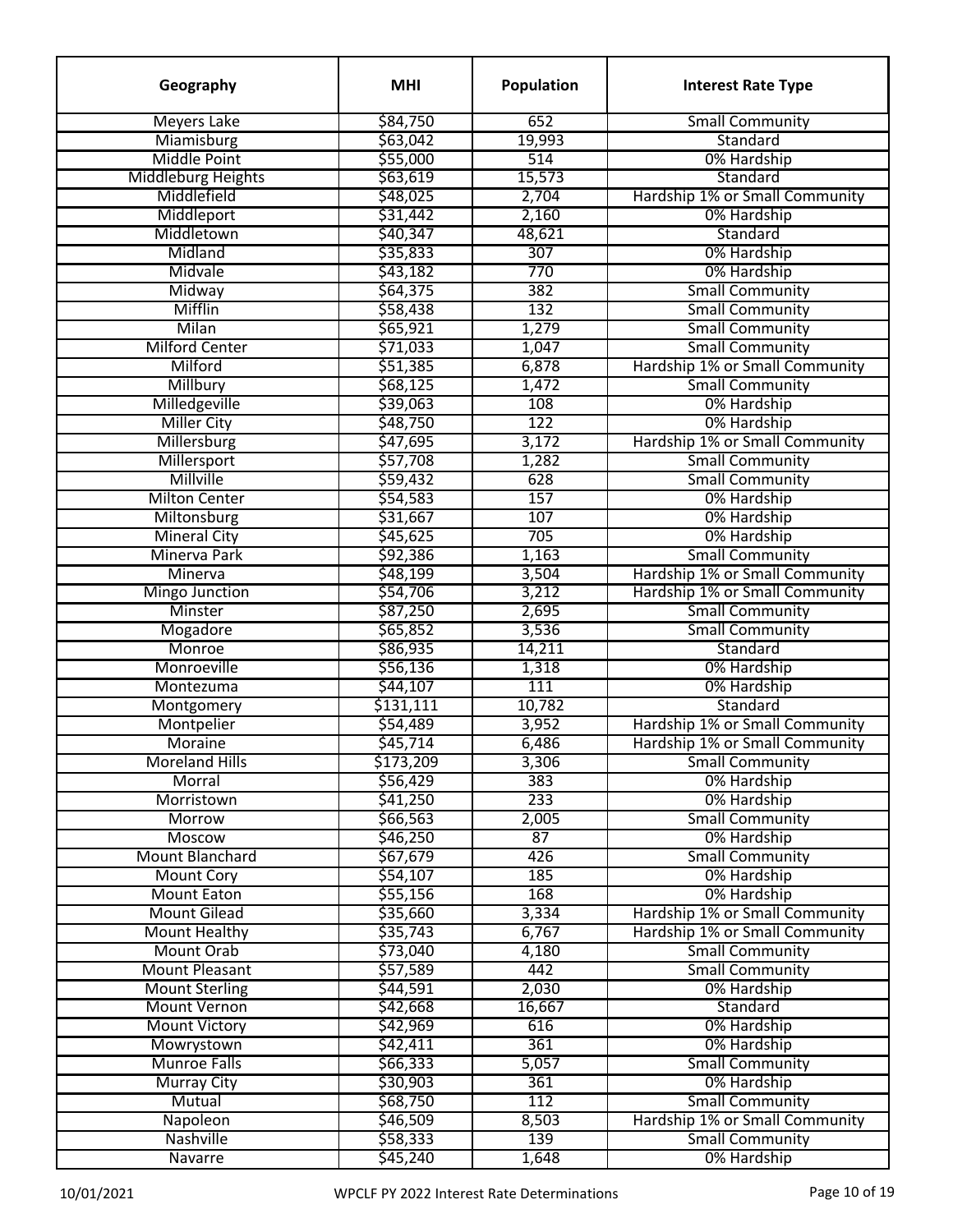| Geography                           | <b>MHI</b> | <b>Population</b> | <b>Interest Rate Type</b>                     |
|-------------------------------------|------------|-------------------|-----------------------------------------------|
| <b>Nellie</b>                       | \$63,295   | 125               | <b>Small Community</b>                        |
| Nelsonville                         | \$28,886   | 4,769             | Hardship 1% or Small Community                |
| Nevada                              | \$43,068   | 733               | 0% Hardship                                   |
| <b>Neville</b>                      | \$55,625   | 61                | 0% Hardship                                   |
| <b>New Albany</b>                   | \$203,409  | 10,925            | Standard                                      |
| New Alexandria                      | \$53,333   | 309               | 0% Hardship                                   |
| <b>New Athens</b>                   | \$48,250   | 325               | 0% Hardship                                   |
| <b>New Bavaria</b>                  | \$55,000   | 98                | 0% Hardship                                   |
| New Bloomington                     | \$47,679   | 413               | 0% Hardship                                   |
| <b>New Boston</b>                   | \$22,332   | 2,266             | 0% Hardship                                   |
| <b>New Bremen</b>                   | \$83,000   | 3,221             | <b>Small Community</b>                        |
| <b>New Carlisle</b>                 | \$44,583   | 5,584             | Hardship 1% or Small Community                |
| <b>New Concord</b>                  | \$56,406   | 2,576             | Hardship 1% or Small Community                |
| <b>New Franklin</b>                 | \$72,866   | 14,150            | Standard                                      |
| <b>New Holland</b>                  | \$39,000   | 783               | 0% Hardship                                   |
| New Knoxville                       | \$54,474   | 1,084             | 0% Hardship                                   |
| New Lebanon                         | \$51,204   | 4,015             | Hardship 1% or Small Community                |
| <b>New Lexington</b>                | \$33,203   | 4,923             | Hardship 1% or Small Community                |
| New London                          | \$36,360   | 2,517             | Hardship 1% or Small Community                |
| <b>New Madison</b>                  | \$53,348   | 994               | 0% Hardship                                   |
| <b>New Miami</b>                    | \$44,009   | 2,410             | 0% Hardship                                   |
| New Middletown                      | \$49,145   | 1,462             | 0% Hardship                                   |
| <b>New Paris</b>                    | \$45,682   | 1,479             | 0% Hardship                                   |
| New Philadelphia                    | \$44,603   | 17,446            | Standard                                      |
| New Richmond                        | \$62,569   | 2,679             | <b>Small Community</b>                        |
| <b>New Riegel</b>                   | \$48,500   | 282               | 0% Hardship                                   |
| <b>New Straitsville</b>             | \$22,500   | 632               | 0% Hardship                                   |
| <b>New Vienna</b>                   | \$43,977   | 1,190             | 0% Hardship                                   |
| <b>New Washington</b>               | \$58,269   | 1,000             | <b>Small Community</b>                        |
| New Waterford                       | \$46,354   | 945               | 0% Hardship                                   |
| <b>New Weston</b>                   | \$43,125   | 95                | 0% Hardship                                   |
| <b>Newark</b>                       | \$45,039   | 49,470            | Standard                                      |
| Newburgh Heights                    | \$35,827   | 1,718             | 0% Hardship                                   |
|                                     | \$34,236   | 3,949             | Hardship 1% or Small Community                |
| Newcomerstown                       |            |                   |                                               |
| <b>Newton Falls</b><br>Newtonsville | 541,534    | 4,529<br>393      | Hardship 1% or Small Community<br>0% Hardship |
| Newtown                             | \$55,536   |                   | <b>Small Community</b>                        |
|                                     | \$74,643   | 2,662             |                                               |
| Ney<br><b>Niles</b>                 | \$44,688   | 256               | 0% Hardship<br>Standard                       |
|                                     | \$44,020   | 18,468            |                                               |
| North Baltimore                     | \$56,250   | 3,467             | Hardship 1% or Small Community                |
| North Bend                          | \$79,821   | 809               | <b>Small Community</b>                        |
| North Canton                        | \$62,128   | 17,277            | Standard                                      |
| North College Hill                  | \$45,769   | 9,335             | Hardship 1% or Small Community                |
| North Fairfield                     | \$60,000   | 523               | <b>Small Community</b>                        |
| North Hampton                       | \$69,500   | 490               | <b>Small Community</b>                        |
| North Kingsville                    | \$64,158   | 2,803             | <b>Small Community</b>                        |
| North Lewisburg                     | \$54,907   | 1,626             | 0% Hardship                                   |
| North Olmsted                       | \$64,236   | 31,710            | Standard                                      |
| North Perry                         | \$81,875   | 758               | <b>Small Community</b>                        |
| <b>North Randall</b>                | \$32,006   | 1,106             | 0% Hardship                                   |
| North Ridgeville                    | \$77,221   | 33,427            | Standard                                      |
| North Robinson                      | \$30,750   | 306               | 0% Hardship                                   |
| North Royalton                      | \$70,665   | 30,252            | Standard                                      |
| North Star                          | \$63,571   | 218               | <b>Small Community</b>                        |
| Northfield                          | \$65,375   | 3,665             | <b>Small Community</b>                        |
| Northwood                           | \$62,171   | 5,384             | <b>Small Community</b>                        |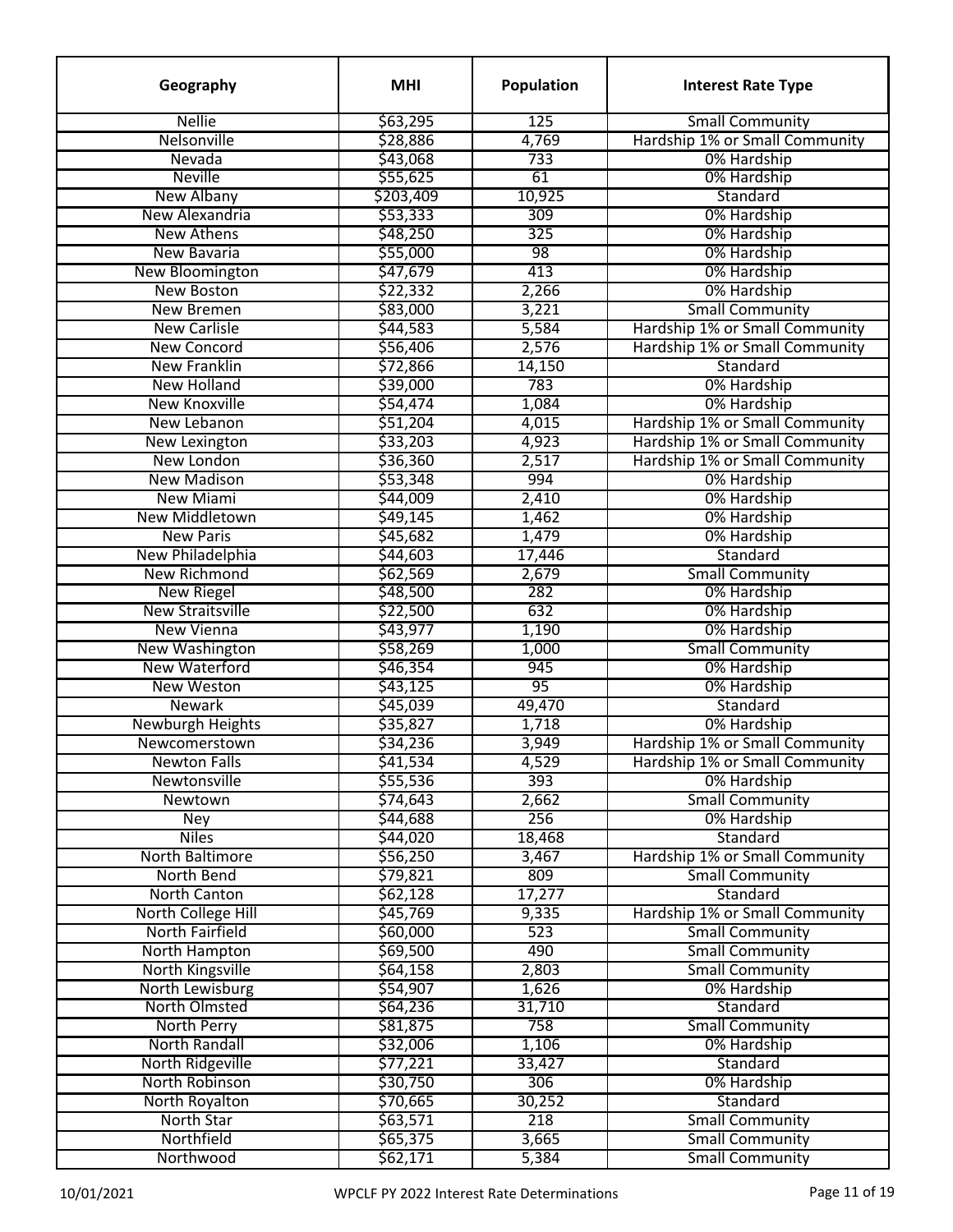| Geography                         | <b>MHI</b> | Population | <b>Interest Rate Type</b>      |
|-----------------------------------|------------|------------|--------------------------------|
| Norton                            | \$68,457   | 12,018     | Standard                       |
| Norwalk                           | \$45,752   | 16,857     | Standard                       |
| Norwich                           | \$50,938   | 112        | 0% Hardship                    |
| Norwood                           | \$45,581   | 19,883     | Standard                       |
| Oak Harbor                        | \$43,922   | 2,710      | Hardship 1% or Small Community |
| Oak Hill                          | \$35,849   | 1,676      | 0% Hardship                    |
| Oakwood                           | \$112,917  | 8,982      | <b>Small Community</b>         |
| Oakwood village (Cuyahoga County) | \$52,027   | 3,668      | Hardship 1% or Small Community |
| Oakwood village (Paulding County) | \$44,000   | 619        | 0% Hardship                    |
| Oberlin                           | \$50,509   | 8,296      | Hardship 1% or Small Community |
| Obetz                             | \$65,466   | 5,024      | <b>Small Community</b>         |
| Octa                              | \$31,875   | 51         | 0% Hardship                    |
| <b>Ohio City</b>                  | \$41,667   | 760        | 0% Hardship                    |
| Old Washington                    | \$43,611   | 485        | 0% Hardship                    |
| <b>Olmsted Falls</b>              | \$69,839   | 8,883      | <b>Small Community</b>         |
| Ontario                           | \$58,246   | 6,076      | <b>Small Community</b>         |
| Orange                            | \$116,823  | 3,276      | <b>Small Community</b>         |
| Orangeville                       | \$53,250   | 180        | 0% Hardship                    |
| Oregon                            | \$60,078   | 20,017     | Standard                       |
| Orrville                          | \$55,129   | 8,339      | Hardship 1% or Small Community |
| Orwell                            | \$42,667   | 1,563      | 0% Hardship                    |
| Osgood                            | \$72,500   | 284        | <b>Small Community</b>         |
| Ostrander                         | \$93,750   | 998        | <b>Small Community</b>         |
| <b>Ottawa Hills</b>               | \$155,893  | 4,450      | <b>Small Community</b>         |
| Ottawa                            | \$47,295   | 4,359      | Hardship 1% or Small Community |
| Ottoville                         | \$65,893   | 856        | <b>Small Community</b>         |
| Otway                             | \$29,643   | 32         | 0% Hardship                    |
| Owensville                        | \$24,250   | 883        | 0% Hardship                    |
| Oxford                            | \$31,546   | 22,700     | Standard                       |
| Painesville                       | \$49,448   | 19,845     | Standard                       |
| Palestine                         | \$36,250   | 242        | 0% Hardship                    |
| Pandora                           | \$61,000   | 1,139      | <b>Small Community</b>         |
| Parma                             | \$57,120   | 79,091     | Standard                       |
| Parma Heights                     | \$52,068   | 20,045     | Standard                       |
| Parral                            | \$46,667   | 209        | 0% Hardship                    |
| Pataskala                         | \$77,514   | 15,585     | Standard                       |
| Patterson                         | \$39,792   | 188        | 0% Hardship                    |
| <b>Paulding</b>                   | \$42,461   | 3,536      | Hardship 1% or Small Community |
| Payne                             | \$44,052   | 1,297      | 0% Hardship                    |
| Peebles                           | \$28,750   | 1,992      | 0% Hardship                    |
| Pemberville                       | \$73,438   | 1,501      | <b>Small Community</b>         |
| Peninsula                         | \$106,250  | 643        | <b>Small Community</b>         |
| <b>Pepper Pike</b>                | \$190,682  | 6,269      | <b>Small Community</b>         |
| Perry                             | \$75,132   | 1,680      | <b>Small Community</b>         |
| Perrysburg                        | \$90,633   | 21,482     | Standard                       |
| Perrysville                       | \$37,500   | 683        | 0% Hardship                    |
| Phillipsburg                      | \$48,393   | 456        | 0% Hardship                    |
| Philo                             | \$53,235   | 993        | 0% Hardship                    |
| Pickerington                      | \$97,192   | 20,631     | Standard                       |
|                                   |            |            | 0% Hardship                    |
| Piketon                           | \$38,241   | 2,269      |                                |
| Pioneer                           | \$50,000   | 1,623      | 0% Hardship                    |
| Piqua                             | \$43,061   | 21,028     | Standard                       |
| Pitsburg                          | \$60,000   | 330        | <b>Small Community</b>         |
| <b>Plain City</b>                 | \$78,774   | 4,273      | <b>Small Community</b>         |
| Plainfield                        | \$55,893   | 114        | 0% Hardship                    |
| <b>Pleasant City</b>              | \$51,250   | 404        | 0% Hardship                    |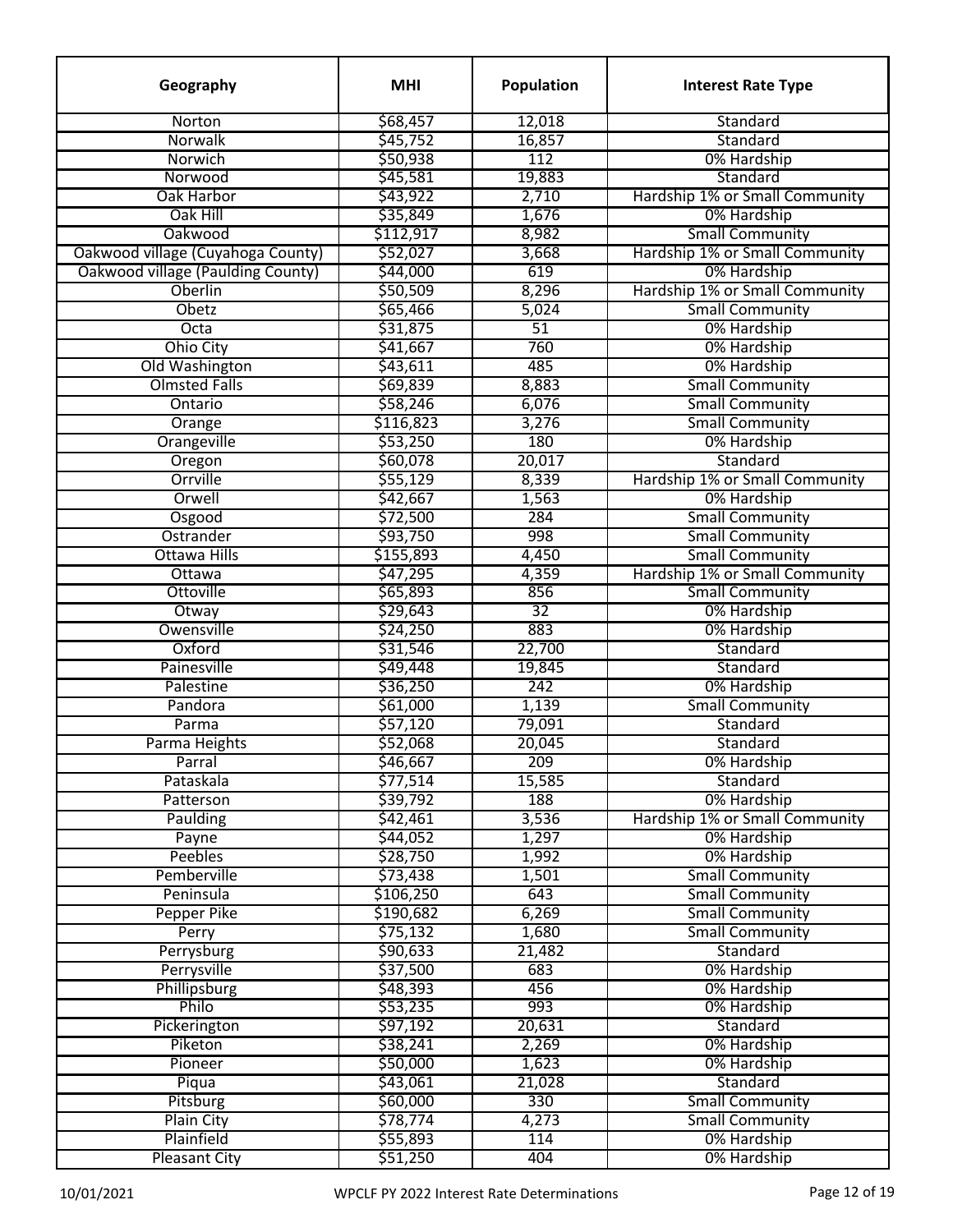| Geography                     | <b>MHI</b> | <b>Population</b> | <b>Interest Rate Type</b>                     |
|-------------------------------|------------|-------------------|-----------------------------------------------|
| <b>Pleasant Hill</b>          | \$57,794   | 1,291             | <b>Small Community</b>                        |
| <b>Pleasant Plain</b>         | \$54,375   | 187               | 0% Hardship                                   |
| Pleasantville                 | \$40,833   | 1,098             | 0% Hardship                                   |
| Plymouth                      | \$44,844   | 1,597             | 0% Hardship                                   |
| Poland                        | \$69,545   | 2,481             | <b>Small Community</b>                        |
| Polk                          | \$53,194   | 470               | 0% Hardship                                   |
| Pomeroy                       | \$32,857   | 1,990             | 0% Hardship                                   |
| Port Clinton                  | \$42,045   | 6,197             | Hardship 1% or Small Community                |
| Port Jefferson                | \$32,222   | 419               | 0% Hardship                                   |
| Port Washington               | \$42,353   | 479               | 0% Hardship                                   |
| Port William                  | \$46,250   | 338               | 0% Hardship                                   |
| Portage                       | \$56,797   | 465               | <b>Small Community</b>                        |
| Portsmouth                    | \$28,840   | 20,311            | Standard                                      |
| Potsdam                       | \$49,844   | 305               | 0% Hardship                                   |
| Powell                        | \$157,149  | 13,141            | Standard                                      |
| Powhatan Point                | \$41,929   | 1,642             | 0% Hardship                                   |
| Proctorville                  | \$29,375   | 536               | 0% Hardship                                   |
| Prospect                      | \$54,808   | 1,084             | 0% Hardship                                   |
| Put-in-Bay                    | \$81,563   | $\overline{71}$   | <b>Small Community</b>                        |
| <b>Quaker City</b>            | \$30,500   | 461               | 0% Hardship                                   |
| Quincy                        | \$45,268   | 568               | 0% Hardship                                   |
| Racine                        | \$42,434   | 609               | 0% Hardship                                   |
| Rarden                        | \$40,625   | 186               | 0% Hardship                                   |
| Ravenna                       | \$42,382   | 11,485            | Standard                                      |
| Rawson                        | \$48,250   | 568               | 0% Hardship                                   |
| Rayland                       | \$45,536   | 407               | 0% Hardship                                   |
| Reading                       | \$56,137   | 10,353            | Standard                                      |
| Reminderville                 | \$84,354   | 4,237             | <b>Small Community</b>                        |
| Rendville                     | \$43,750   | 10                | 0% Hardship                                   |
| Republic                      | \$60,625   | 634               | <b>Small Community</b>                        |
| Reynoldsburg                  | \$67,120   | 38,129            | Standard                                      |
| Richfield                     | \$92,243   | 3,650             | <b>Small Community</b>                        |
| <b>Richmond Heights</b>       | \$51,505   | 10,406            | Standard                                      |
| Richmond                      | \$54,583   | 418               | 0% Hardship                                   |
|                               |            |                   |                                               |
| Richwood                      | \$47,361   | 2,329<br>368      | 0% Hardship<br><b>Small Community</b>         |
| Ridgeway<br><b>Rio Grande</b> | \$60,833   | 896               |                                               |
|                               | \$31,786   |                   | 0% Hardship                                   |
| <b>Ripley</b>                 | \$34,358   | 1,737<br>569      | 0% Hardship                                   |
| Risingsun                     | \$49,107   |                   | 0% Hardship<br>Hardship 1% or Small Community |
| Rittman                       | \$48,698   | 6,503             |                                               |
| Riverlea                      | \$128,750  | 532               | <b>Small Community</b>                        |
| Riverside                     | \$48,626   | 25,093            | Standard                                      |
| <b>Roaming Shores</b>         | \$88,462   | 1,545             | <b>Small Community</b>                        |
| Rochester                     | \$66,875   | 168               | <b>Small Community</b>                        |
| <b>Rock Creek</b>             | \$47,188   | 474               | 0% Hardship                                   |
| Rockford                      | \$50,700   | 917               | 0% Hardship                                   |
| <b>Rocky Ridge</b>            | \$60,417   | 385               | <b>Small Community</b>                        |
| <b>Rocky River</b>            | \$74,950   | 20,198            | Standard                                      |
| Rogers                        | \$31,765   | 249               | 0% Hardship                                   |
| Rome (Stout)                  | \$19,063   | 64                | 0% Hardship                                   |
| Roseville                     | \$34,700   | 2,095             | 0% Hardship                                   |
| Rossburg                      | \$50,000   | 248               | 0% Hardship                                   |
| Rossford                      | \$67,634   | 6,539             | <b>Small Community</b>                        |
| Roswell                       | \$42,321   | 224               | 0% Hardship                                   |
| Rushsylvania                  | \$54,375   | 534               | 0% Hardship                                   |
| Rushville                     | 553,438    | 360               | 0% Hardship                                   |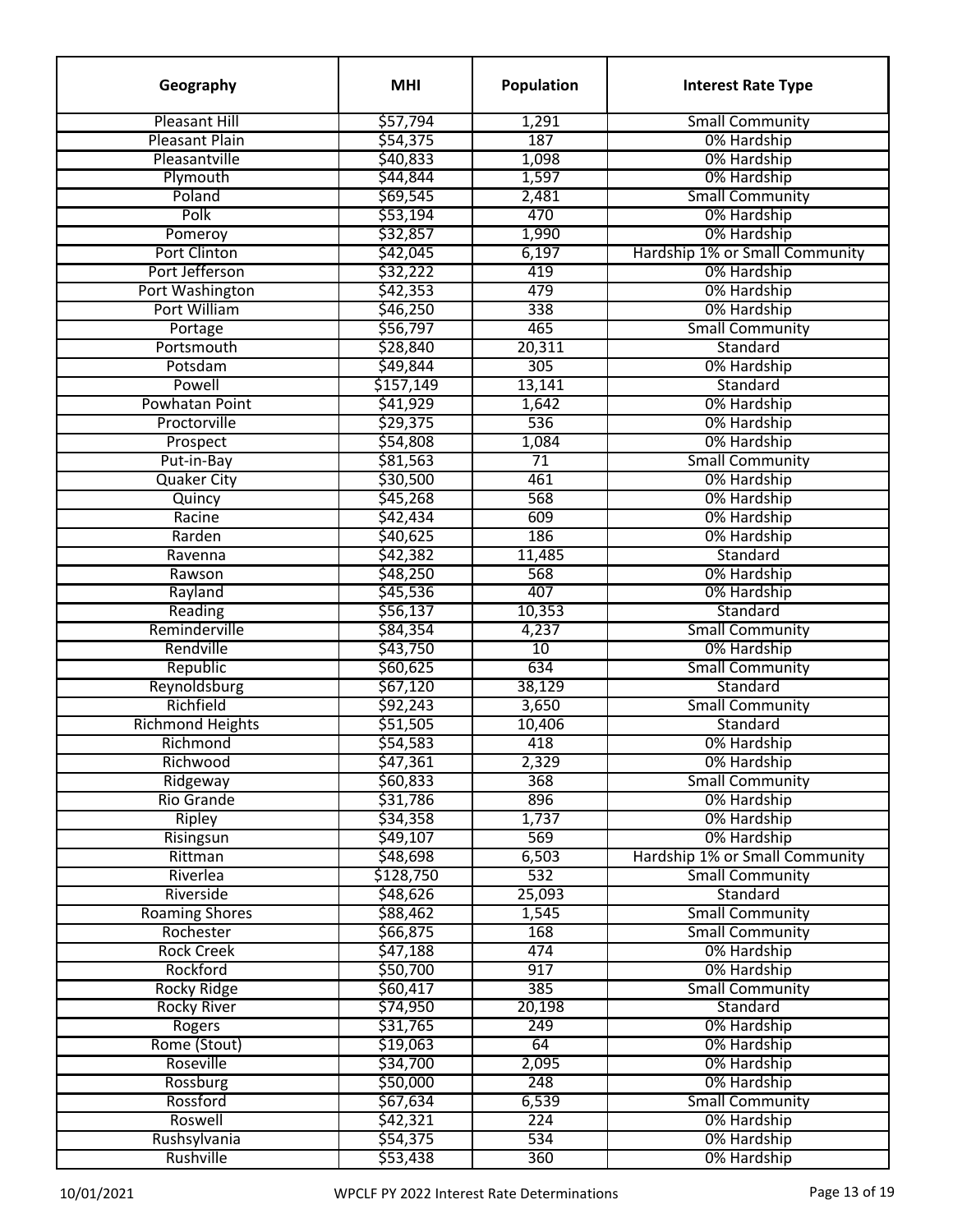| Geography             | <b>MHI</b> | Population       | <b>Interest Rate Type</b>      |
|-----------------------|------------|------------------|--------------------------------|
| <b>Russells Point</b> | \$29,659   | 1,196            | 0% Hardship                    |
| Russellville          | \$55,455   | 698              | 0% Hardship                    |
| Russia                | \$64,861   | 861              | <b>Small Community</b>         |
| Rutland               | \$32,208   | 526              | 0% Hardship                    |
| Sabina                | \$39,167   | 2,699            | Hardship 1% or Small Community |
| Salem                 | \$40,134   | 11,774           | Standard                       |
| Salineville           | \$31,733   | 1,250            | 0% Hardship                    |
| Sandusky              | \$38,380   | 24,829           | Standard                       |
| Sarahsville           | \$42,500   | 115              | 0% Hardship                    |
| Sardinia              | \$40,104   | 1,432            | 0% Hardship                    |
| Savannah              | \$44,375   | 374              | 0% Hardship                    |
| Scio                  | \$41,012   | 730              | 0% Hardship                    |
| Scott                 | \$48,750   | 298              | 0% Hardship                    |
| Seaman                | \$26,823   | 1,141            | 0% Hardship                    |
| Sebring               | \$41,582   | 4,231            | Hardship 1% or Small Community |
| Senecaville           | \$44,375   | 314              | 0% Hardship                    |
| <b>Seven Hills</b>    | \$82,255   | 11,638           | Standard                       |
| Seven Mile            | \$55,625   | 877              | 0% Hardship                    |
| Seville               | \$56,930   | 2,673            | <b>Small Community</b>         |
| Shadyside             | \$52,227   | 3,727            | Hardship 1% or Small Community |
| <b>Shaker Heights</b> | \$87,235   | 27,387           | Standard                       |
| Sharonville           | \$61,378   | 14,133           | Standard                       |
| <b>Shawnee Hills</b>  |            | 895              |                                |
|                       | \$127,813  | 391              | <b>Small Community</b>         |
| Shawnee               | \$30,972   |                  | 0% Hardship                    |
| Sheffield Lake        | \$62,292   | 8,968            | <b>Small Community</b>         |
| Sheffield             | \$80,000   | 4,190            | <b>Small Community</b>         |
| Shelby                | \$45,417   | 8,866            | Hardship 1% or Small Community |
| Sherrodsville         | \$41,250   | 195              | 0% Hardship                    |
| Sherwood              | \$44,167   | 821              | 0% Hardship                    |
| Shiloh                | \$42,125   | 602              | 0% Hardship                    |
| <b>Shreve</b>         | \$47,350   | 1,633            | 0% Hardship                    |
| Sidney                | \$53,505   | 20,590           | Standard                       |
| Silver Lake           | \$108,958  | 2,532            | <b>Small Community</b>         |
| Silverton             | \$39,172   | 4,760            | Hardship 1% or Small Community |
| <b>Sinking Spring</b> | \$38,750   | 167              | 0% Hardship                    |
| Smithfield            | \$48,611   | 795              | 0% Hardship                    |
| Smithville            | \$60,667   | 1,439            | <b>Small Community</b>         |
| Solon                 | \$107,286  | 22,947           | Standard                       |
| Somerset              | \$49,516   | 1,728            | 0% Hardship                    |
| South Amherst         | \$58,641   | 1,820            | <b>Small Community</b>         |
| South Bloomfield      | \$62,778   | 2,075            | <b>Small Community</b>         |
| South Charleston      | \$42,989   | 1,865            | 0% Hardship                    |
| South Euclid          | \$61,078   | 21,572           | Standard                       |
| South Lebanon         | \$87,188   | 4,337            | <b>Small Community</b>         |
| South Point           | \$65,945   | 3,481            | <b>Small Community</b>         |
| <b>South Russell</b>  | \$119,457  | 3,776            | <b>Small Community</b>         |
| South Salem           | \$39,500   | 287              | 0% Hardship                    |
| South Solon           | \$36,500   | 345              | 0% Hardship                    |
| South Vienna          | \$65,417   | 527              | <b>Small Community</b>         |
| South Webster         | \$36,417   | 717              | 0% Hardship                    |
| South Zanesville      | \$35,260   | 2,194            | 0% Hardship                    |
| Sparta                | \$35,000   | 175              | 0% Hardship                    |
| Spencer               | \$46,635   | 585              | 0% Hardship                    |
| Spencerville          | \$43,813   | 2,261            | 0% Hardship                    |
| <b>Spring Valley</b>  | \$49,453   | $\overline{543}$ | 0% Hardship                    |
| Springboro            | \$107,225  | 18,196           | Standard                       |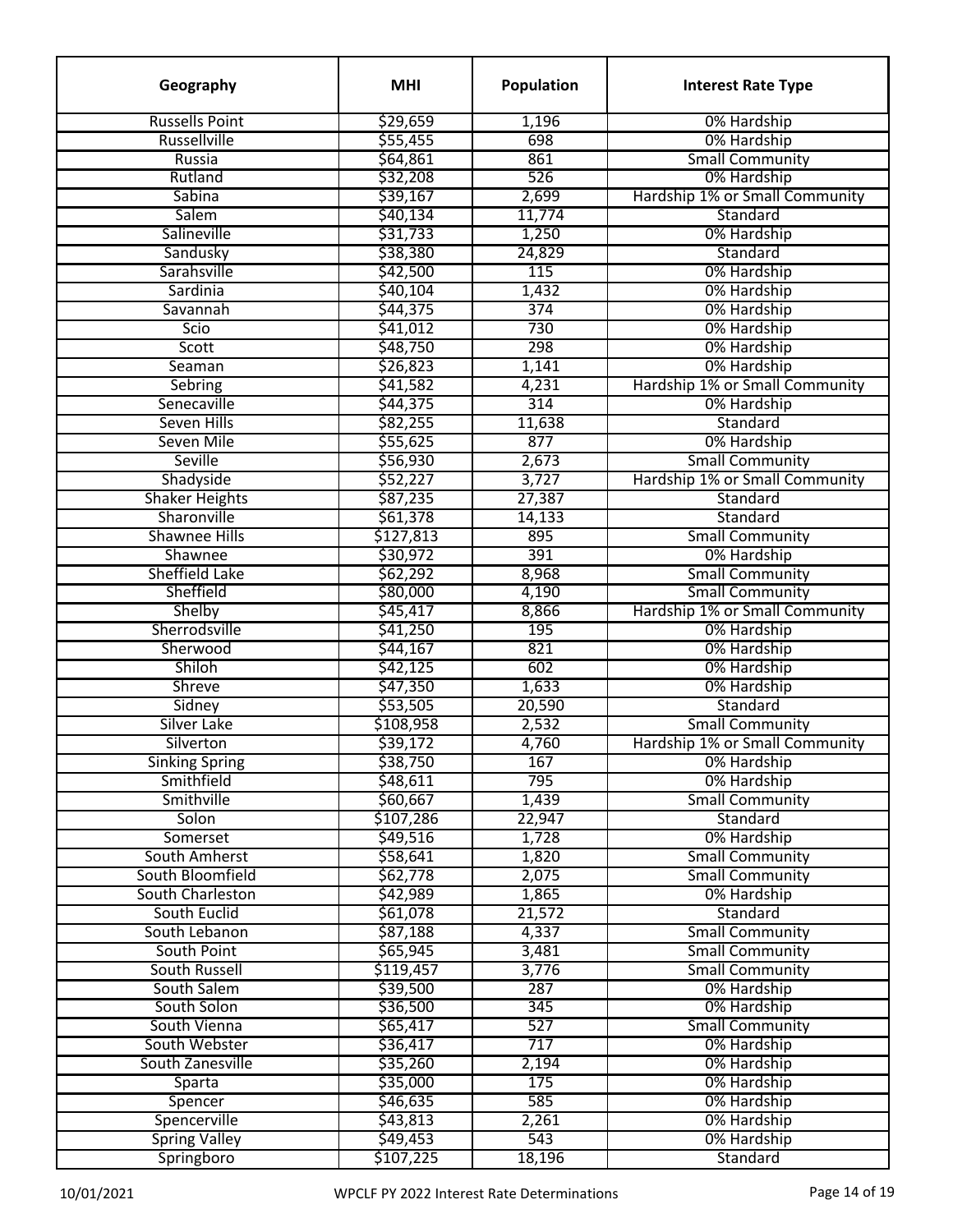| Geography                  | <b>MHI</b> | Population      | <b>Interest Rate Type</b>      |
|----------------------------|------------|-----------------|--------------------------------|
| Springdale                 | \$56,789   | 11,217          | Standard                       |
| Springfield                | \$39,332   | 59,132          | Standard                       |
| St. Bernard                | \$64,231   | 4,361           | <b>Small Community</b>         |
| St. Clairsville            | \$70,688   | 5,072           | <b>Small Community</b>         |
| St. Henry                  | \$76,369   | 2,508           | <b>Small Community</b>         |
| St. Louisville             | \$55,833   | 443             | 0% Hardship                    |
| St. Marys                  | \$56,430   | 8,202           | Hardship 1% or Small Community |
| St. Paris                  | \$48,472   | 2,173           | 0% Hardship                    |
| Stafford                   | \$51,250   | 98              | 0% Hardship                    |
| Steubenville               | \$38,600   | 17,988          | Standard                       |
| Stockport                  | \$34,917   | 575             | 0% Hardship                    |
| <b>Stone Creek</b>         | \$56,667   | 156             | <b>Small Community</b>         |
| Stoutsville                | \$66,875   | 640             | <b>Small Community</b>         |
| Stow                       | \$73,201   | 34,776          | Standard                       |
| Strasburg                  | \$56,300   | 2,678           | Hardship 1% or Small Community |
| Stratton                   | \$29,018   | 385             | 0% Hardship                    |
| Streetsboro                | \$65,742   | 16,406          | Standard                       |
| Strongsville               | \$88,176   | 44,719          | Standard                       |
| <b>Struthers</b>           | \$39,315   | 10,242          | Standard                       |
| Stryker                    | \$55,875   | 1,314           | 0% Hardship                    |
| <b>Sugar Bush Knolls</b>   | \$137,083  | 199             | <b>Small Community</b>         |
|                            |            | 370             |                                |
| <b>Sugar Grove</b>         | \$56,591   |                 | 0% Hardship                    |
| Sugarcreek<br>Summerfield  | \$56,333   | 2,245           | 0% Hardship                    |
|                            | \$29,375   | 238             | 0% Hardship                    |
| Summitville                | \$61,250   | $\overline{97}$ | <b>Small Community</b>         |
| Sunbury                    | \$74,583   | 5,573           | <b>Small Community</b>         |
| Swanton                    | \$64,552   | 3,797           | <b>Small Community</b>         |
| Sycamore                   | \$45,000   | 841             | 0% Hardship                    |
| Sylvania                   | \$76,923   | 19,143          | Standard                       |
| Syracuse                   | \$64,397   | 882             | <b>Small Community</b>         |
| <b>Tallmadge</b>           | \$75,622   | 17,589          | Standard                       |
| Tarlton                    | \$53,500   | 241             | 0% Hardship                    |
| Terrace Park               | \$175,000  | 2,294           | <b>Small Community</b>         |
| The Village of Indian Hill | \$207,174  | 5,762           | <b>Small Community</b>         |
| Thornville                 | \$53,452   | 1,042           | 0% Hardship                    |
| Thurston                   | \$42,143   | 609             | 0% Hardship                    |
| <b>Tiffin</b>              | \$41,996   | 17,577          | Standard                       |
| Tiltonsville               | \$33,750   | 1,406           | 0% Hardship                    |
| Timberlake                 | \$66,429   | 736             | <b>Small Community</b>         |
| <b>Tipp City</b>           | \$69,881   | 9,969           | <b>Small Community</b>         |
| Tiro                       | \$43,125   | 215             | 0% Hardship                    |
| Toledo                     | \$37,752   | 276,614         | Standard                       |
| Tontogany                  | \$60,250   | 476             | <b>Small Community</b>         |
| <b>Toronto</b>             | \$39,858   | 5,280           | Hardship 1% or Small Community |
| <b>Tremont City</b>        | \$55,250   | 345             | 0% Hardship                    |
| Trenton                    | \$77,739   | 12,901          | Standard                       |
| Trimble                    | \$19,839   | 511             | 0% Hardship                    |
| Trotwood                   | \$36,778   | 24,375          | Standard                       |
| <b>Troy</b>                | \$54,161   | 25,961          | Standard                       |
| <b>Tuscarawas</b>          | \$62,308   | 1,413           | <b>Small Community</b>         |
| Twinsburg                  | \$76,674   | 18,707          | Standard                       |
| <b>Uhrichsville</b>        | \$41,803   | 5,348           | Hardship 1% or Small Community |
| <b>Union City</b>          | \$31,000   | 1,701           | 0% Hardship                    |
| Union                      | \$70,360   | 6,628           | <b>Small Community</b>         |
| <b>Unionville Center</b>   | \$61,250   | 243             | <b>Small Community</b>         |
| <b>University Heights</b>  | \$77,256   | 13,025          | Standard                       |
|                            |            |                 |                                |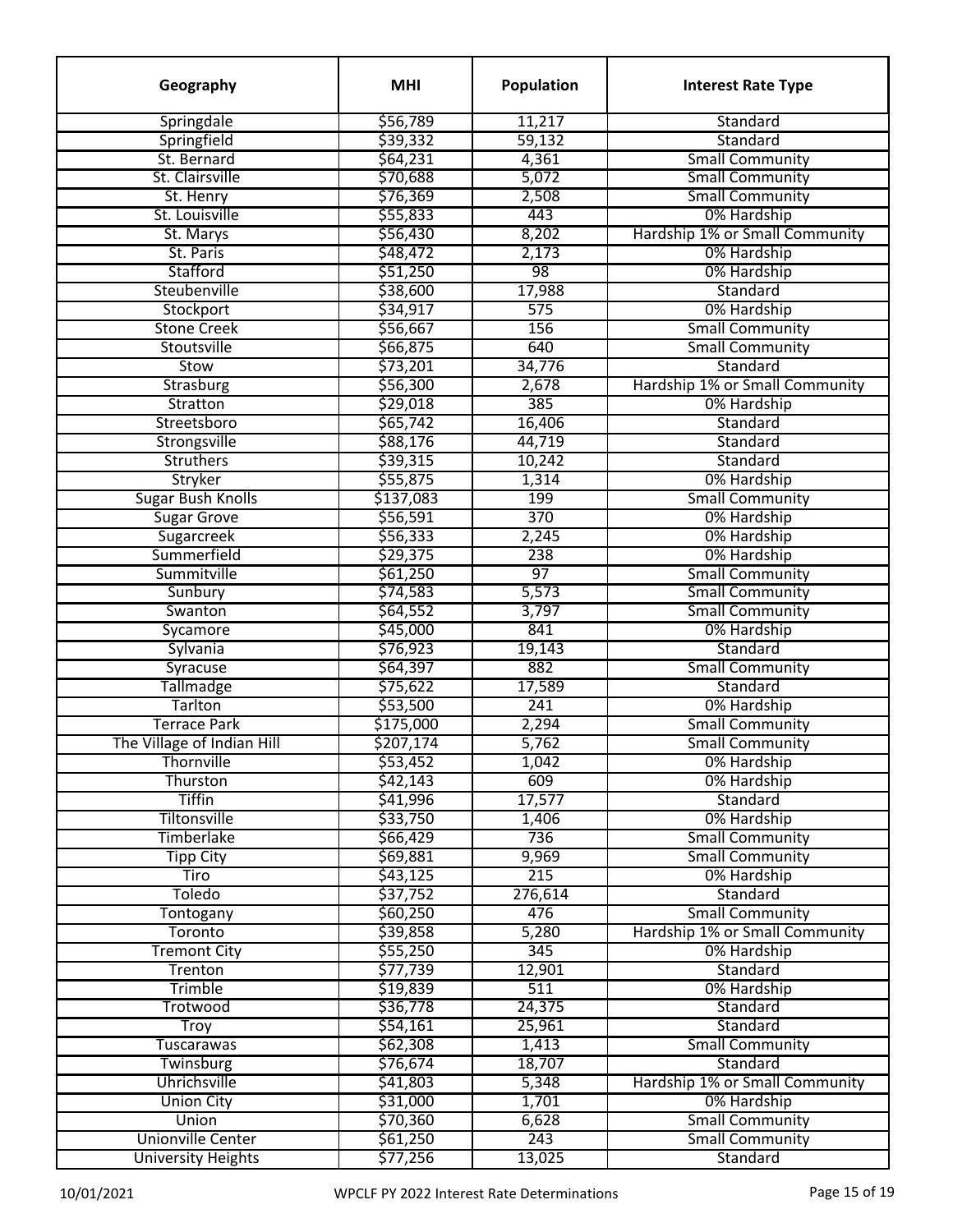| Geography                     | <b>MHI</b> | Population | <b>Interest Rate Type</b>      |
|-------------------------------|------------|------------|--------------------------------|
| <b>Upper Arlington</b>        | \$123,548  | 35,299     | Standard                       |
| <b>Upper Sandusky</b>         | \$46,774   | 6,696      | Hardship 1% or Small Community |
| Urbana                        | \$45,515   | 11,496     | Standard                       |
| Urbancrest                    | \$16,765   | 981        | 0% Hardship                    |
| Utica                         | \$38,214   | 1,760      | 0% Hardship                    |
| Valley Hi                     | \$42,143   | 181        | 0% Hardship                    |
| <b>Valley View</b>            | \$94,479   | 2,024      | <b>Small Community</b>         |
| Valleyview                    | \$48,971   | 525        | 0% Hardship                    |
| Van Buren                     | \$89,583   | 428        | <b>Small Community</b>         |
| Van Wert                      | \$44,318   | 11,045     | Standard                       |
| Vandalia                      | \$58,277   | 15,045     | Standard                       |
| Vanlue                        | \$70,250   | 328        | <b>Small Community</b>         |
| Venedocia                     | \$47,321   | 127        | 0% Hardship                    |
| Vermilion                     | \$63,715   | 10,479     | Standard                       |
| Verona                        | \$49,531   | 423        | 0% Hardship                    |
| Versailles                    | \$59,261   | 2,700      | <b>Small Community</b>         |
| Vinton                        | \$57,500   | 267        | <b>Small Community</b>         |
| Wadsworth                     | \$71,478   | 23,426     | Standard                       |
| <b>Waite Hill</b>             | \$122,000  | 458        | <b>Small Community</b>         |
| Wakeman                       | \$51,369   | 1,060      | 0% Hardship                    |
| Walbridge                     | \$40,614   | 3,123      | Hardship 1% or Small Community |
| Waldo                         | \$52,500   | 275        | 0% Hardship                    |
| <b>Walton Hills</b>           | \$73,269   | 2,246      | <b>Small Community</b>         |
| Wapakoneta                    | \$57,512   | 9,683      | <b>Small Community</b>         |
| Warren                        | \$28,898   | 39,307     | Standard                       |
| <b>Warrensville Heights</b>   | \$38,433   | 13,203     | Standard                       |
| Warsaw                        | \$53,162   | 604        | 0% Hardship                    |
| <b>Washington Court House</b> | \$42,238   | 14,114     | Standard                       |
| Washingtonville               | \$39,020   | 917        | 0% Hardship                    |
| Waterville                    | \$92,038   | 5,487      | <b>Small Community</b>         |
| Wauseon                       | \$54,774   | 7,413      | Hardship 1% or Small Community |
| Waverly                       | \$42,137   | 4,291      | Hardship 1% or Small Community |
| <b>Wayne Lakes</b>            | \$49,545   | 715        | 0% Hardship                    |
| Wayne                         | \$58,750   | 1,021      | <b>Small Community</b>         |
| Waynesburg                    | \$52,500   | 970        | 0% Hardship                    |
| Waynesfield                   | \$45,000   | 654        | 0% Hardship                    |
| Waynesville                   | \$62,107   | 3,081      | <b>Small Community</b>         |
| Wellington                    | \$48,333   | 5,135      | Hardship 1% or Small Community |
| Wellston                      | \$39,318   | 5,520      | Hardship 1% or Small Community |
| Wellsville                    | \$28,586   | 3,352      | Hardship 1% or Small Community |
| West Alexandria               | \$45,781   | 1,567      | 0% Hardship                    |
| <b>West Carrollton</b>        | \$44,413   | 12,913     | Standard                       |
| <b>West Elkton</b>            | \$33,750   | 188        | 0% Hardship                    |
| <b>West Farmington</b>        | \$47,750   | 461        | 0% Hardship                    |
| West Jefferson                | \$61,489   | 4,364      | <b>Small Community</b>         |
| <b>West Lafayette</b>         | \$36,827   | 2,307      | 0% Hardship                    |
| <b>West Leipsic</b>           | \$53,333   | 211        | 0% Hardship                    |
| <b>West Liberty</b>           | \$46,250   | 1,663      | 0% Hardship                    |
| <b>West Manchester</b>        | \$46,607   | 450        | 0% Hardship                    |
| <b>West Mansfield</b>         | \$54,450   | 697        | 0% Hardship                    |
| <b>West Millgrove</b>         | \$72,083   | 162        | <b>Small Community</b>         |
| <b>West Milton</b>            | \$42,594   | 4,752      | Hardship 1% or Small Community |
| <b>West Rushville</b>         | \$51,000   | 239        | 0% Hardship                    |
| <b>West Salem</b>             | \$39,196   | 1,622      | 0% Hardship                    |
| <b>West Union</b>             | \$26,413   | 2,616      | Hardship 1% or Small Community |
| <b>West Unity</b>             | \$45,000   | 1,835      | 0% Hardship                    |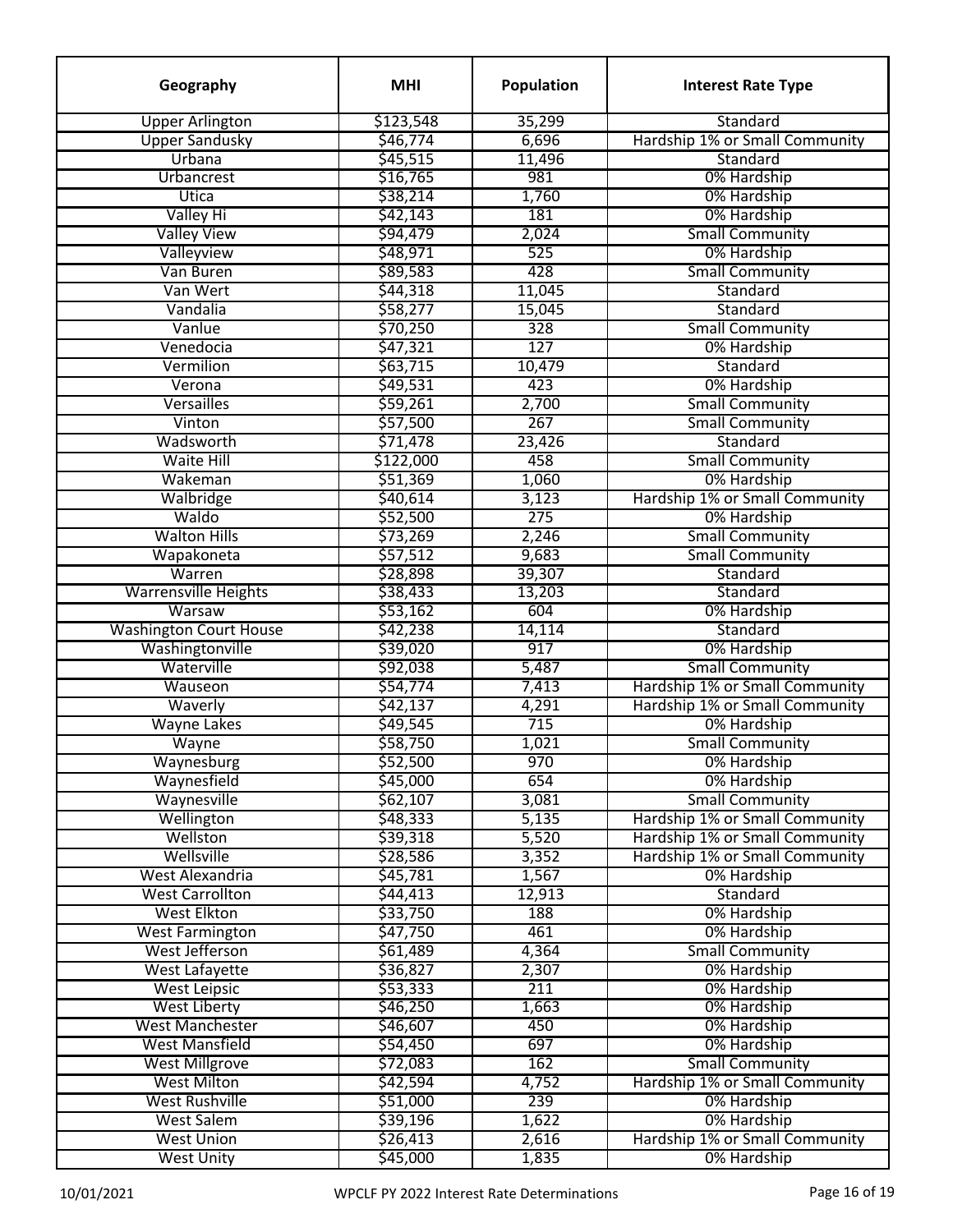| Geography                | <b>MHI</b> | <b>Population</b> | <b>Interest Rate Type</b>      |
|--------------------------|------------|-------------------|--------------------------------|
| Westerville              | \$93,717   | 39,877            | Standard                       |
| <b>Westfield Center</b>  | \$85,625   | 1,212             | <b>Small Community</b>         |
| Westlake                 | \$86,008   | 32,275            | Standard                       |
| Weston                   | \$46,071   | 1,447             | 0% Hardship                    |
| Wharton                  | \$51,094   | 354               | 0% Hardship                    |
| Whitehall                | \$42,526   | 18,915            | Standard                       |
| Whitehouse               | \$73,875   | 4,735             | <b>Small Community</b>         |
| Wickliffe                | \$61,105   | 12,743            | Standard                       |
| Wilkesville              | \$49,167   | 167               | 0% Hardship                    |
| Willard                  | \$41,696   | 6,041             | Hardship 1% or Small Community |
| Williamsburg             | \$50,833   | 2,550             | Hardship 1% or Small Community |
| Williamsport             | \$52,188   | 959               | 0% Hardship                    |
| Willoughby               | \$60,332   | 22,869            | Standard                       |
| <b>Willoughby Hills</b>  | \$59,328   | 9,527             | <b>Small Community</b>         |
| Willowick                | \$62,016   | 14,133            | Standard                       |
| Willshire                | \$45,625   | 369               | 0% Hardship                    |
| Wilmington               | \$35,833   | 12,392            | Standard                       |
| Wilmot                   | \$50,000   | 313               | 0% Hardship                    |
| Wilson                   | \$43,750   | 108               | 0% Hardship                    |
| Winchester               | \$43,472   | 1,034             | 0% Hardship                    |
| Windham                  | \$39,345   | 2,036             | 0% Hardship                    |
| Wintersville             | \$49,256   | 4,328             | Hardship 1% or Small Community |
| Woodlawn                 | \$55,997   | 3,365             | Hardship 1% or Small Community |
| Woodmere                 | \$50,938   | 698               | 0% Hardship                    |
| Woodsfield               | \$30,769   | 2,352             | 0% Hardship                    |
| Woodstock                | \$56,000   | 261               | 0% Hardship                    |
| Woodville                | \$67,083   | 2,228             | <b>Small Community</b>         |
| Wooster                  | \$47,944   | 26,673            | Standard                       |
| Worthington              | \$104,362  | 14,621            | Standard                       |
| Wren                     | \$68,929   | 125               | <b>Small Community</b>         |
| Wyoming                  | \$124,963  | 8,548             | <b>Small Community</b>         |
| <b>Xenia</b>             | \$45,812   | 26,534            | Standard                       |
| Yankee Lake              | \$59,375   | 87                | <b>Small Community</b>         |
|                          | \$61,522   | 3,872             | <b>Small Community</b>         |
| <b>Yellow Springs</b>    |            |                   |                                |
| Yorkshire<br>Yorkville   | \$63,750   | 101<br>987        | <b>Small Community</b>         |
|                          | \$39,150   |                   | 0% Hardship<br>Standard        |
| Youngstown               | \$28,822   | 64,783            |                                |
| Zaleski<br>Zanesfield    | \$46,250   | 305<br>261        | 0% Hardship                    |
|                          | \$60,625   |                   | <b>Small Community</b>         |
| Zanesville<br>Zoar       | \$30,345   | 25,200            | Standard                       |
|                          | \$51,250   | 147               | 0% Hardship                    |
| <b>Adams County</b>      | \$39,079   | N/A               | Standard                       |
| <b>Allen County</b>      | \$53,131   | N/A               | Standard                       |
| <b>Ashland County</b>    | \$52,823   | N/A               | Standard                       |
| Ashtabula County         | \$46,700   | N/A               | Standard                       |
| <b>Athens County</b>     | \$40,905   | N/A               | Standard                       |
| <b>Auglaize County</b>   | \$64,074   | N/A               | Standard                       |
| <b>Belmont County</b>    | \$50,904   | N/A               | Standard                       |
| <b>Brown County</b>      | \$54,575   | N/A               | Standard                       |
| <b>Butler County</b>     | \$66,117   | N/A               | Standard                       |
| <b>Carroll County</b>    | \$55,267   | N/A               | Standard                       |
| <b>Champaign County</b>  | 560,112    | N/A               | Standard                       |
| <b>Clark County</b>      | \$50,873   | N/A               | Standard                       |
| <b>Clermont County</b>   | \$66,968   | N/A               | Standard                       |
| <b>Clinton County</b>    | 552,815    | N/A               | Standard                       |
| <b>Columbiana County</b> | \$48,345   | N/A               | Standard                       |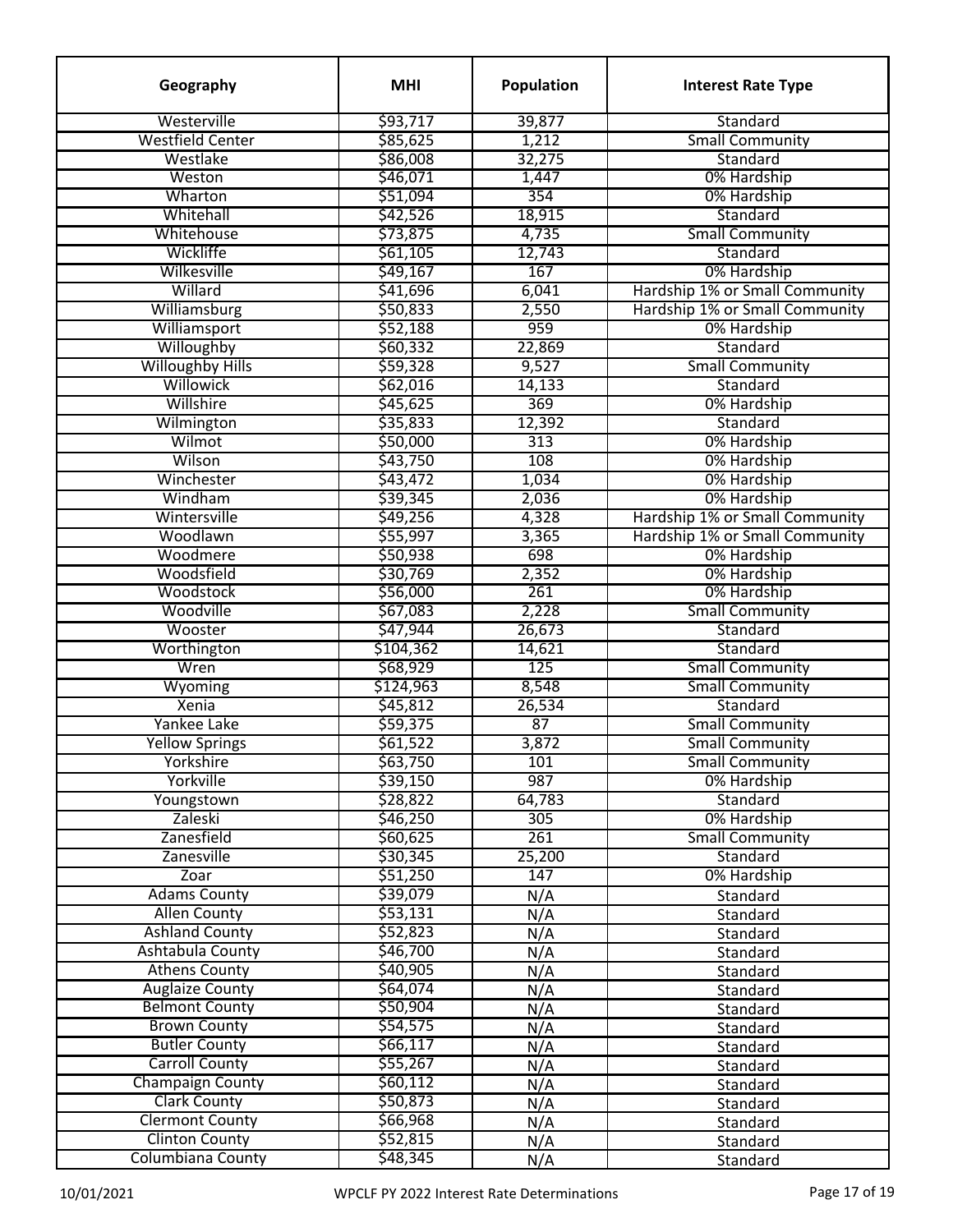| Geography                | <b>MHI</b>           | Population | <b>Interest Rate Type</b> |
|--------------------------|----------------------|------------|---------------------------|
| <b>Coshocton County</b>  | \$46,606             | N/A        | Standard                  |
| <b>Crawford County</b>   | \$44,971             | N/A        | Standard                  |
| Cuyahoga County          | \$50,366             | N/A        | Standard                  |
| Darke County             | \$55,620             | N/A        | Standard                  |
| <b>Defiance County</b>   | \$59,931             | N/A        | Standard                  |
| <b>Delaware County</b>   | \$106,908            | N/A        | Standard                  |
| <b>Erie County</b>       | \$54,226             | N/A        | Standard                  |
| <b>Fairfield County</b>  | \$67,609             | N/A        | Standard                  |
| <b>Fayette County</b>    | \$47,308             | N/A        | Standard                  |
| <b>Franklin County</b>   | \$61,305             | N/A        | Standard                  |
| <b>Fulton County</b>     | \$63,092             | N/A        | Standard                  |
| <b>Gallia County</b>     | \$44,858             | N/A        | Standard                  |
| <b>Geauga County</b>     | \$82,303             | N/A        | Standard                  |
| <b>Greene County</b>     | \$68,720             | N/A        | Standard                  |
| <b>Guernsey County</b>   | \$45,917             | N/A        | Standard                  |
| <b>Hamilton County</b>   | \$57,212             | N/A        | Standard                  |
| <b>Hancock County</b>    | \$58,450             | N/A        | Standard                  |
| <b>Hardin County</b>     | \$50,506             | N/A        | Standard                  |
| <b>Harrison County</b>   | \$49,689             | N/A        | Standard                  |
| <b>Henry County</b>      | \$59,695             | N/A        | Standard                  |
| <b>Highland County</b>   | \$44,169             | N/A        | Standard                  |
| <b>Hocking County</b>    | \$52,363             | N/A        | Standard                  |
| <b>Holmes County</b>     | \$63,753             | N/A        | Standard                  |
| <b>Huron County</b>      | \$52,560             | N/A        | Standard                  |
| Jackson County           | \$47,550             | N/A        | Standard                  |
| Jefferson County         | \$46,581             | N/A        | Standard                  |
| <b>Knox County</b>       | \$57,749             | N/A        | Standard                  |
| Lake County              | \$64,466             |            |                           |
| Lawrence County          | \$45,118             | N/A<br>N/A | Standard<br>Standard      |
| <b>Licking County</b>    | \$64,589             |            |                           |
| Logan County             | \$56,754             | N/A        | Standard                  |
| Lorain County            | \$58,427             | N/A        | Standard                  |
| <b>Lucas County</b>      | \$48,736             | N/A        | Standard                  |
| <b>Madison County</b>    | \$68,022             | N/A        | Standard                  |
| <b>Mahoning County</b>   |                      | N/A        | Standard                  |
|                          | \$46,042<br>\$47,498 | N/A        | Standard                  |
| <b>Marion County</b>     |                      | N/A        | Standard                  |
| <b>Medina County</b>     | \$76,600             | N/A        | Standard                  |
| <b>Meigs County</b>      | \$44,899             | N/A        | Standard                  |
| <b>Mercer County</b>     | \$62,952             | N/A        | Standard                  |
| <b>Miami County</b>      | \$61,041             | N/A        | Standard                  |
| <b>Monroe County</b>     | \$45,289             | N/A        | Standard                  |
| <b>Montgomery County</b> | \$51,542             | N/A        | Standard                  |
| <b>Morgan County</b>     | \$42,341             | N/A        | Standard                  |
| <b>Morrow County</b>     | \$59,452             | N/A        | Standard                  |
| <b>Muskingum County</b>  | \$47,254             | N/A        | Standard                  |
| <b>Noble County</b>      | \$46,897             | N/A        | Standard                  |
| <b>Ottawa County</b>     | \$59,099             | N/A        | Standard                  |
| <b>Paulding County</b>   | \$55,330             | N/A        | Standard                  |
| <b>Perry County</b>      | \$50,150             | N/A        | Standard                  |
| <b>Pickaway County</b>   | \$63,633             | N/A        | Standard                  |
| <b>Pike County</b>       | \$42,832             | N/A        | Standard                  |
| <b>Portage County</b>    | \$57,618             | N/A        | Standard                  |
| <b>Preble County</b>     | \$58,957             | N/A        | Standard                  |
| <b>Putnam County</b>     | \$64,822             | N/A        | Standard                  |
| <b>Richland County</b>   | \$49,547             | N/A        | Standard                  |
| <b>Ross County</b>       | \$51,092             | N/A        | Standard                  |